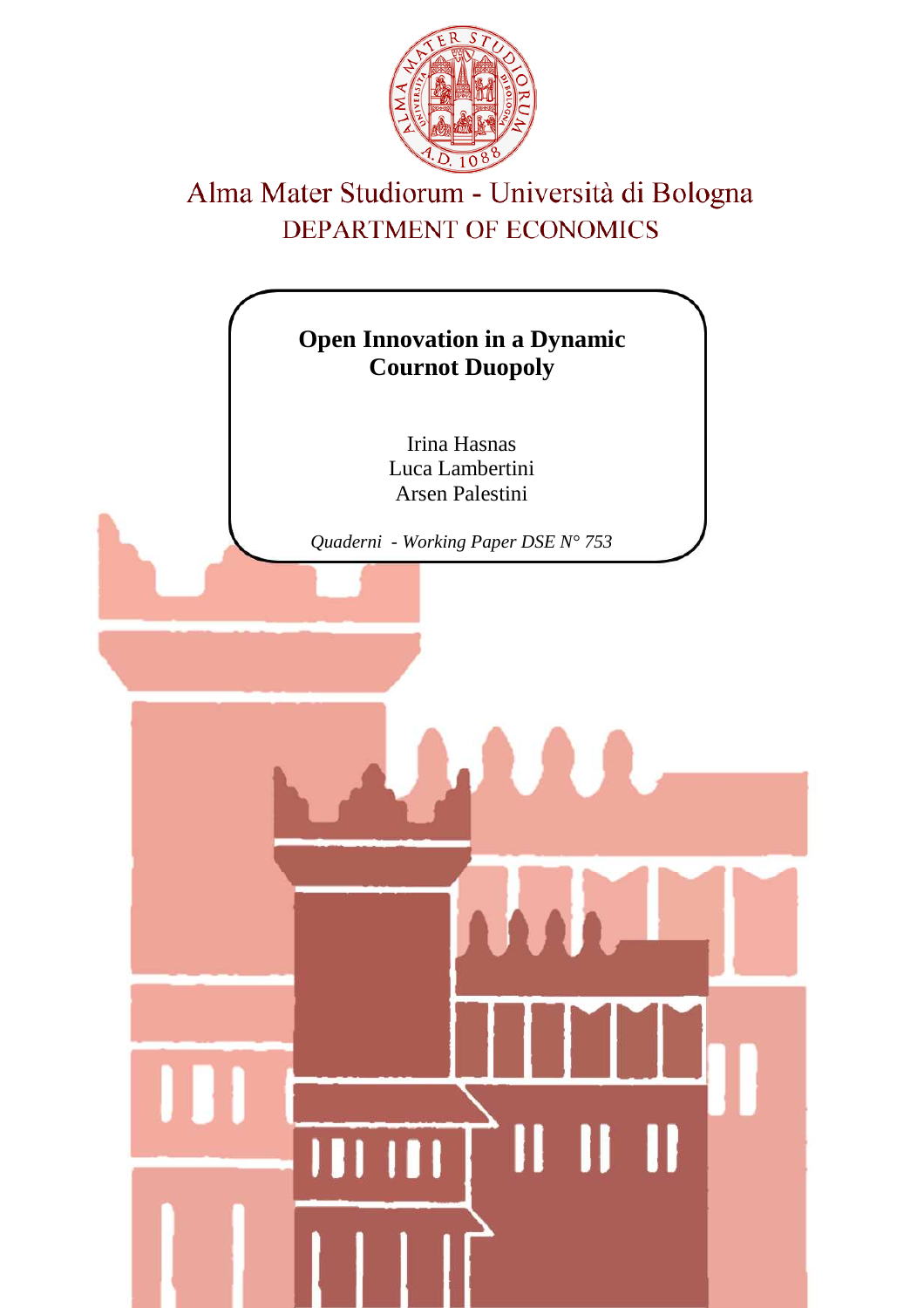# **Open Innovation in a Dynamic Cournot Duopoly**

Irina Hasnas,*<sup>∗</sup>* Luca Lambertini*∗§*

\* Department of Economics, University of Bologna Strada Maggiore 45, 40125 Bologna, Italy irka.hasnash@gmail.com; luca.lambertini@unibo.it *§* ENCORE, University of Amsterdam Roetersstraat 11, WB1018 Amsterdam, The Netherlands

Arsen Palestini<sup>+</sup>

<sup>+</sup> MEMOTEF, University of Rome "La Sapienza" Via del Castro Laurenziano 9, 00161 Rome, Italy arsen.palestini@uniroma1.it

June 8, 2011

#### **Abstract**

We analyze an Open Innovation process in a Cournot duopoly using a differential game approach where knowledge spillovers are endogenously determined via the R&D process. The game produces multiple steady states, allowing for an asymmetric solution where a firm may trade off the R&D investment against information absorption from the rival.

**JEL codes:** C73, L13, O31 **Keywords:** R&D, spillovers, dynamic games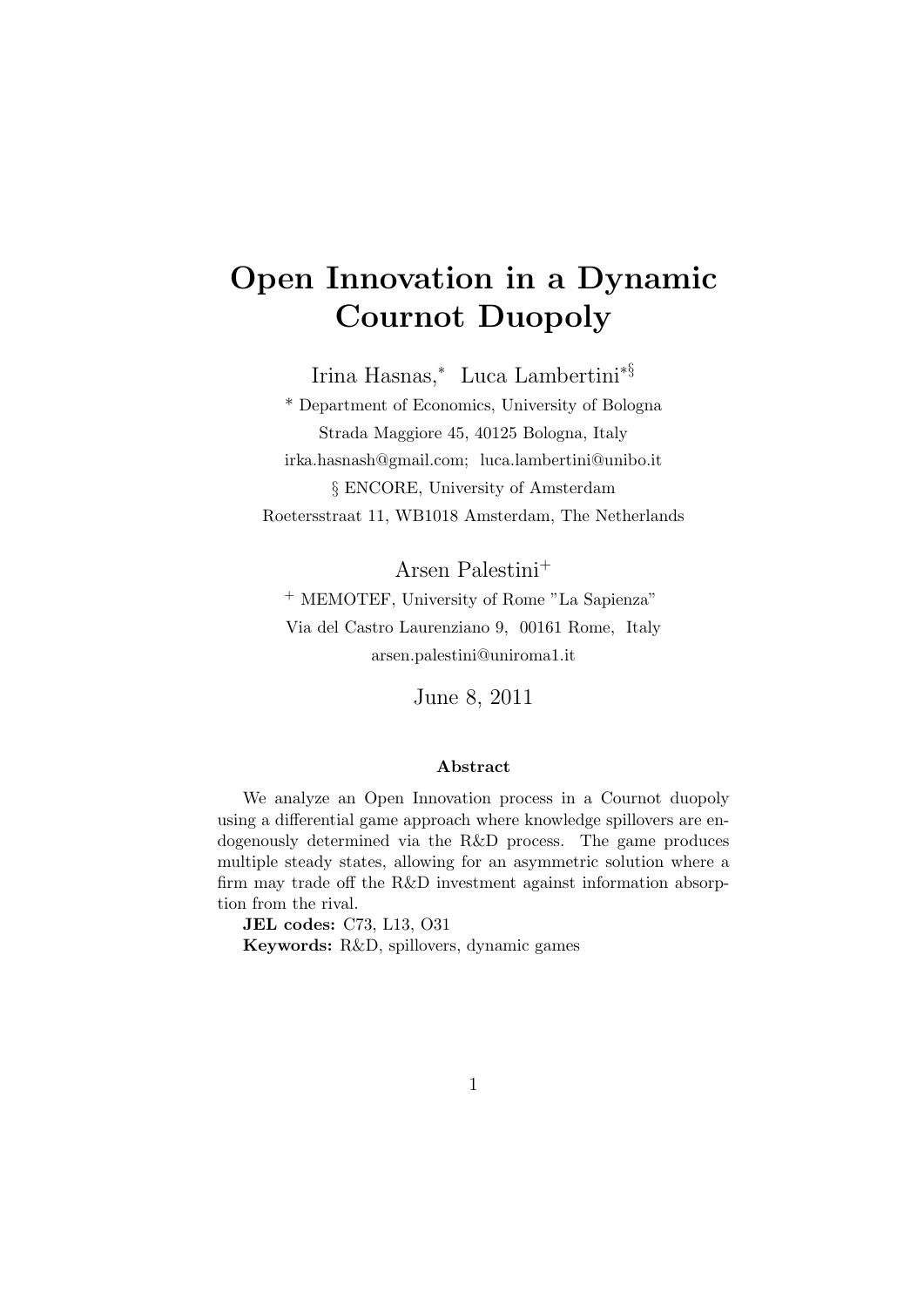## **1 Introduction**

According to Chesbrough (2003), the economic system is entering a new era of Open Innovation (OI), where OI is defined as "the use of purposive inflows and outflows of knowledge to accelerate internal innovation, and expand the markets for external use of innovation, respectively". This fact is a logical consequence of a fast growing and highly competitive market for new technologies. At this rate of growth, the companies' internal resources are not sufficient to meet the new challenges, and they have to access external sources. What drives firms towards OI is the fact that many companies are obliged to innovate and develop new products under extremely tough time and resource constraints in order to stay in the market and keep being competitive.

Open Innovation is vital for companies whose products have short life cycles (for example software and consumer electronics) and extremely demanding criteria regarding quality, price and customers' expectations. The complexity and diversity of the knowledge structure, like nanotechnologies and biotechnologies, is another important factor. As long as "not all smart people work for you" (Chesbrough 2003), there is an increasingly dispersed distribution of useful knowledge in companies of all sizes. The amount of available information is heterogeneously spread and companies cannot access and monitor all necessary networks. Those networks are built on several factors, including governmental and private organizations, academic research, synthetic knowledge, know-how and highly specialized knowledge based on experience and interaction among the agents. Hence, OI provides an access to these networks. Thus, in a fast developing and expanding environment, relying on the Closed Innovation approach is both insufficient and risky.

The OI policy allows the company to use external technologies and share its own knowledge with outside partners at a strictly managed and controlled level. The company boundaries become "permeable" (Mortara *et al.*, 2009). The process of learning, accumulation of outside knowledge and competence enables the company to be not only more innovative, but also innovate at a higher speed. It creates linkages among companies that stimulate the share of ideas, technology and experience. These strategies, as presented by Monica Beltrametti, Vice President of the Xerox Research Centre Europe (XRCE) at Grenoble Innovation Fair (GIF) on October 2010, help share the risk, and reduce costs by using more suppliers. This also opens the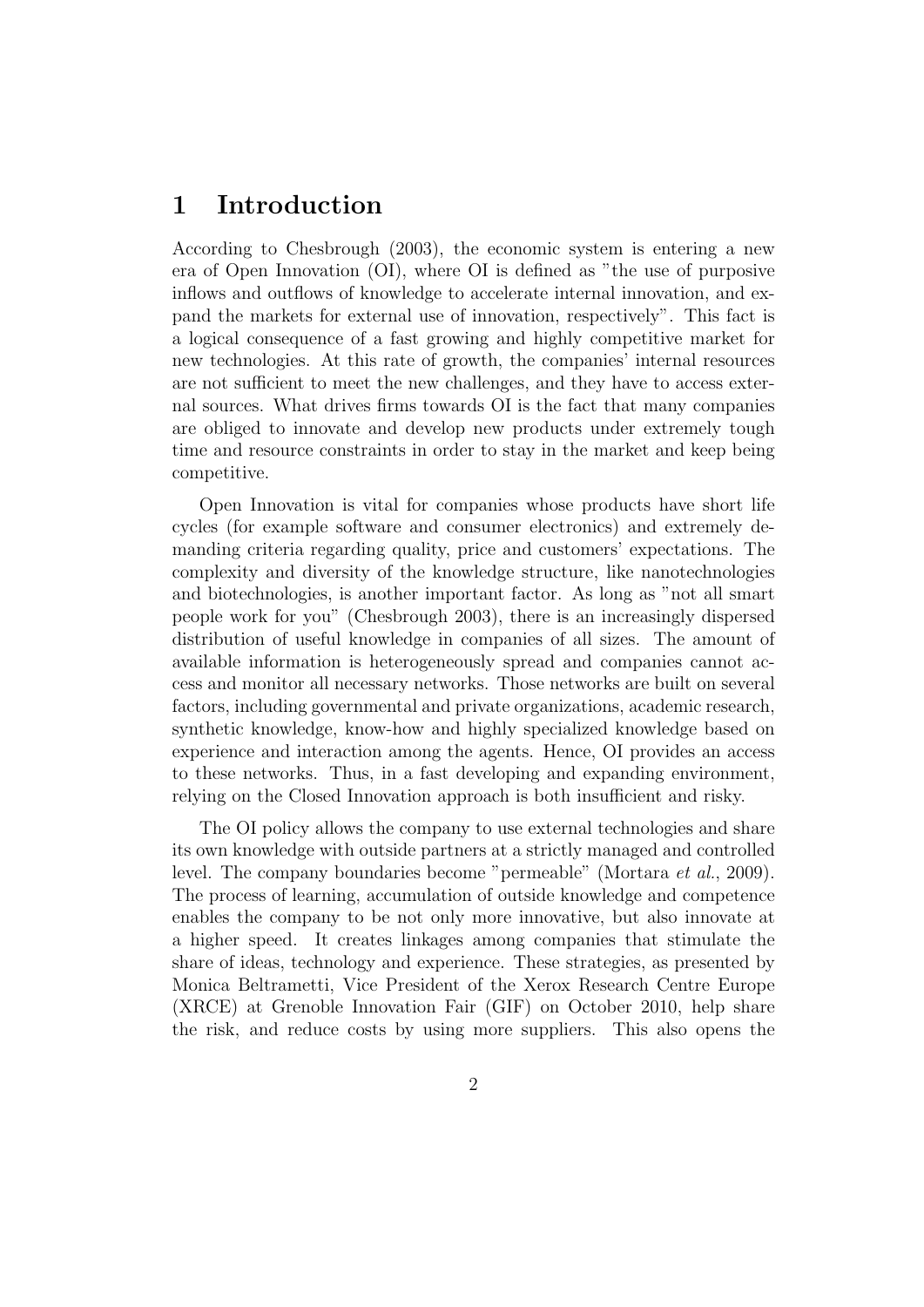way to new markets and explorations (ideas from new external participants, such as governmental organizations, universities, other large companies and individual representatives).

Furthermore, Open Innovation is an innovation in itself (Mortara *et al.*, 2009). It stimulates innovation by distributing the cost and risk, offering access to new contact networks through "intermediaries" (Mortara, 2010) and information pools, and also internalizes the unintended byproducts of innovation process, spillovers (Bogers, 2011).

The Closed Innovation model based on the traditional patent system discards unintended or irrelevant research results; however, it has long been considered as a necessary cost for enhancing technical progress. Conversely, the OI policy allows the company to sell those products that do not meet the firm's capacity and development possibilities (in form of IP licenses) to other companies. If observed from this new angle, the firm turns out to have two functions: one is learning from the environment and the other is constructing it by sharing its own knowledge via a systematic spillover flow. Hence, no proof exists that OI generates less spillovers. The company must spend in order to innovate, it must create and achieve itself the new technologies or find them on the market in the opposite case. Thus, there should be a balance between the level of internal R&D and external knowledge resources accrued by the firms. Otherwise, due to spillover's negative effect, that reduces the gains, the firms have a lower investment level than socially desired (as in Arrow, 1962, *inter alia*). In other cases firms may not take into account the positive level their spillovers have on other firms' R&D and *vice versa*, leading again to suboptimal level of R&D (Romer, 1990). On the other hand, firms may be trapped into patent racing and overinvest, thus significantly affecting their profits levels. Moreover, they can disclose too much internal information by adopting a purely Open Innovation approach (Enkel *et al.*, 2009).

An important issue about OI is the complementarity between the internal and external knowledge used for innovation in a given company (Vanhaverbeke *et al.*, 2007). In order to maximize the profits and achieve better results, the company should be able to efficiently scan the environment so as to identify relevant value added (i.e. technology and knowledge). Hence, it should correctly assess the degree of complementarity between its R&D program and externally available technology in order to take advantage from the OI policy. This aspect of a firm's overall strategy can be thought of as a dynamic capability which is built over time (Helfat *et al.*, 2007). Moreover,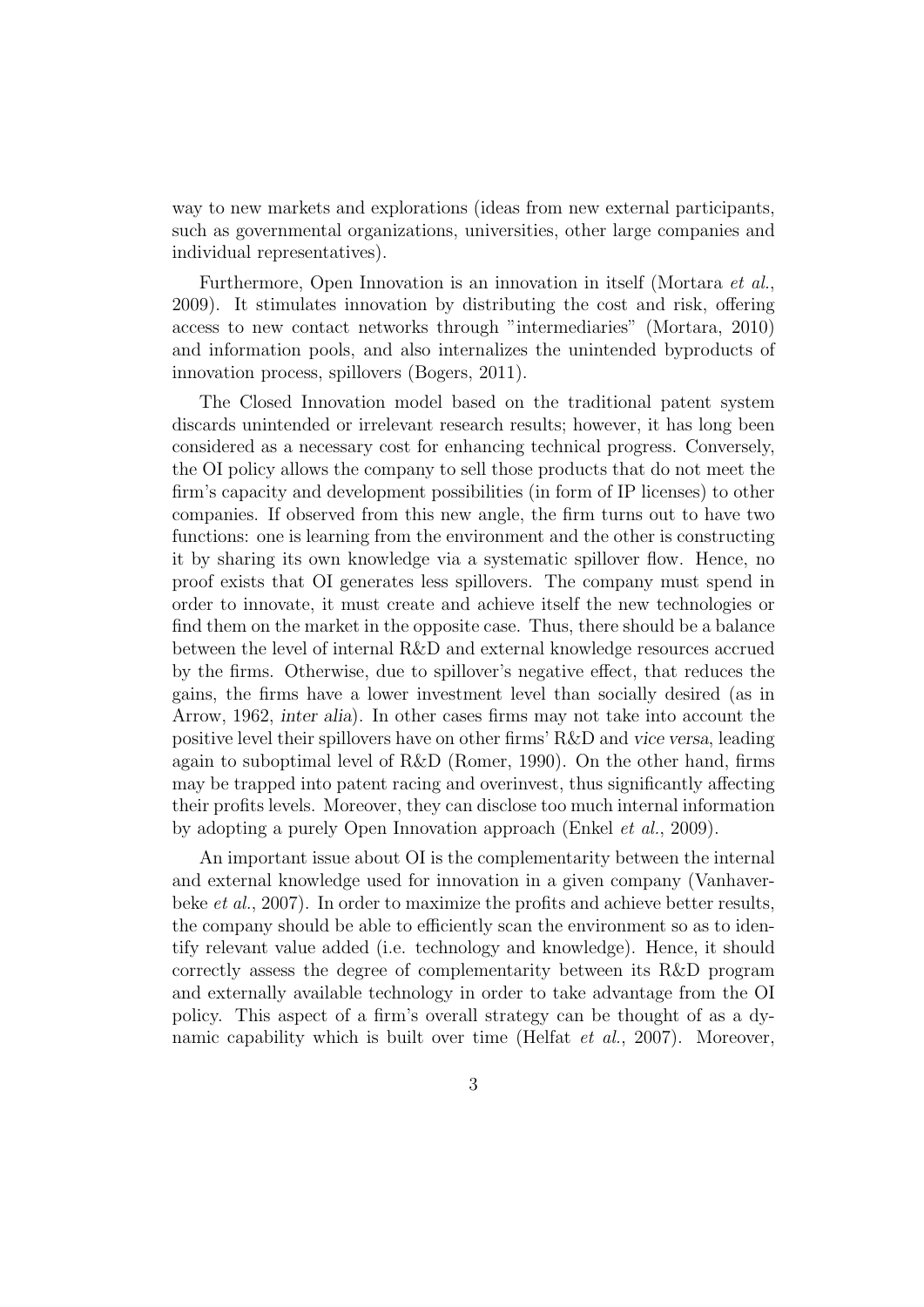it is worth stressing that OI can be achieved through different routes. One possibility is that the firm implements the policy as a "conscious" movement due to its internal necessities (Mortara *et al.*, 2009). Another possibility is that firms are pushed towards OI by some external factors, like globalization, knowledge-intensive environment, markets, or customer preferences.

What happens if the firms are able to optimally determine the spillover delivered to others in the industry, and - in turn - rationally grab the spillovers created by other firms? The effect is an increase in their gains, and a decrease in unnecessary competitiveness. According to Jaffe (1986), who analyzed the relevance of external R&D to individual companies, spillovers have a positive impact on productiveness of own R&D, and a negative effect on competitiveness.

We are going to investigate this issue in a duopoly model describing OI by means of a differential game approach, intending to highlight its equilibrium structure and provide insights for the effects of dynamic OI diffusion over time in the industry under examination. The model we adopt builds upon Cellini and Lambertini (2005, 2009), and extends it by admitting the possibility that knowledge spillovers be endogenously determined during the R&D process. We prove the existence of multiple steady state, including an asymmetric one where, interestingly, the firm investing less in R&D enjoys higher profits than the rival, thanks to the combining effects of savings upon investment costs and exploiting information transmission.

The structure of the paper includes Section 2, where the setup of our model is outlined, Section 3, containing the analytical study of the optimal strategies, and separately featuring the symmetric and the asymmetric case. Section 4 includes our conclusions and supplies hints for future developments.

## **2 The Setup**

We consider an infinite horizon differential game modeling a duopoly with single-product firms in continuous time  $t \in [0, \infty)$ . For simplicity, assume firms supply homogeneous goods. Define the inverse market demand function as

$$
p(t) = A - q_1(t) - q_2(t),
$$
\n(1)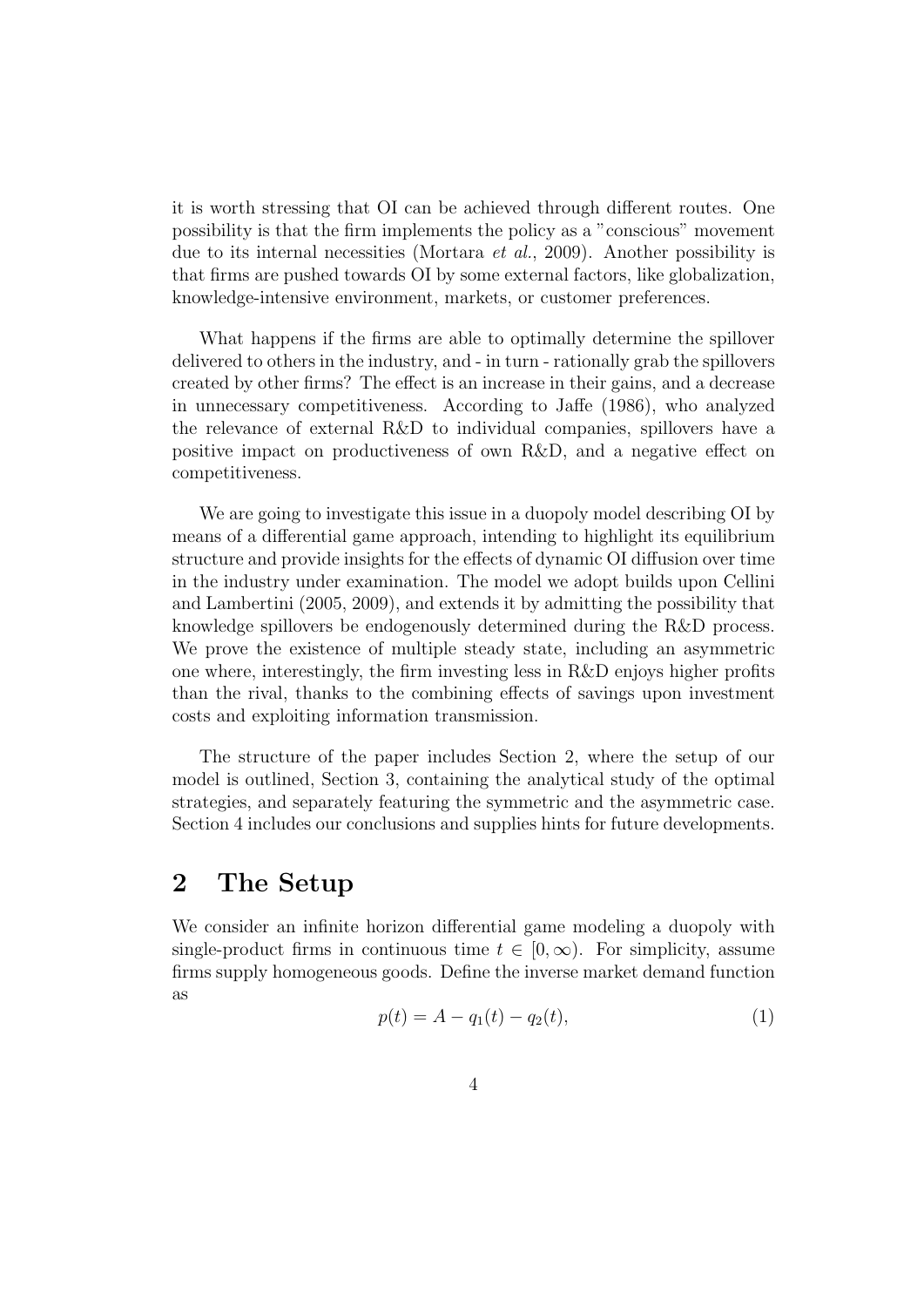where  $A > 0$  is the constant reservation price and  $q_i(t)$  is the quantity produced by the *i*-th firm at time *t*.

Production takes place at constant returns to scale, with marginal cost  $c_i(t)$  evolving other time according to the following dynamic equation:

$$
\frac{dc_i}{dt} \equiv \dot{c}_i(t) = -k_i(t) - \beta_i(t)k_j(t) + \delta c_i(t), \ i, j = 1, 2; i \neq j \tag{2}
$$

where  $k_i(t)$  is the R&D effort exerted by firm *i* at time *t*, and  $\beta_i(t) \in (0,1)$  is the level of positive technological spillover or the level of OI enjoyed by firm *i* (and transmitted by firm *j*).<sup>1</sup> Parameter  $\delta > 0$  is a constant depreciation rate that results in decreasing returns due to aging of the technology.

Our approach to spillovers is precisely the feature of the model where we depart from Cellini and Lambertini (2005, 2009). Here, we allow for the spillover to be endogenously determined by the firms' instantaneous R&D efforts, whereby Open Innovation made available to firm *i* changes over time according to the following dynamic equation:

$$
\frac{d\beta_i}{dt} \equiv \dot{\beta}_i(t) = \alpha k_j(t) - \eta \beta_i(t)
$$
\n(3)

where  $\alpha$  and  $\eta$  are positive parameters. The above equation refers to a situation where firm *i* has access to an amount of OI (a state variable) that deteriorates if firm *j* ceases to carry out any R&D.

The cost of creating R&D by firm *i* is described by the convex function:  $\Gamma_i(k_i(t)) = \frac{b[k_i(t)]^2}{2}$ , where *b* is a positive parameter. We are also assuming that, in order for a firm to be able to absorb positive externalities from the environment, it has to bear some appropriation cost, which can be represented as  $C_i(\beta_i(t)) = \frac{\epsilon[\beta_i(t)]^2}{2}$ *,* where  $\epsilon$  is a positive parameter. For example, it can be generated by the process of searching and assimilating new knowledge, and subsequently adapting it to the firms necessities and standards.

Accordingly, the instantaneous profit function of the *i*-th firm will be written as follows:

$$
\pi_i(t) = (p(t) - c_i(t))q_i(t) - \Gamma_i(k_i(t)) - C_i(\beta_i(t)) =
$$
  
= 
$$
[A - q_i(t) - q_j(t) - c_i(t)]q_i(t) - \frac{b[k_i(t)]^2}{2} - \frac{\epsilon[\beta_i(t)]^2}{2}.
$$

<sup>&</sup>lt;sup>1</sup>In this model, productive technologies are perfect substitutes. For an alternative approach where complementarity is considered, see Scotchmer (2010).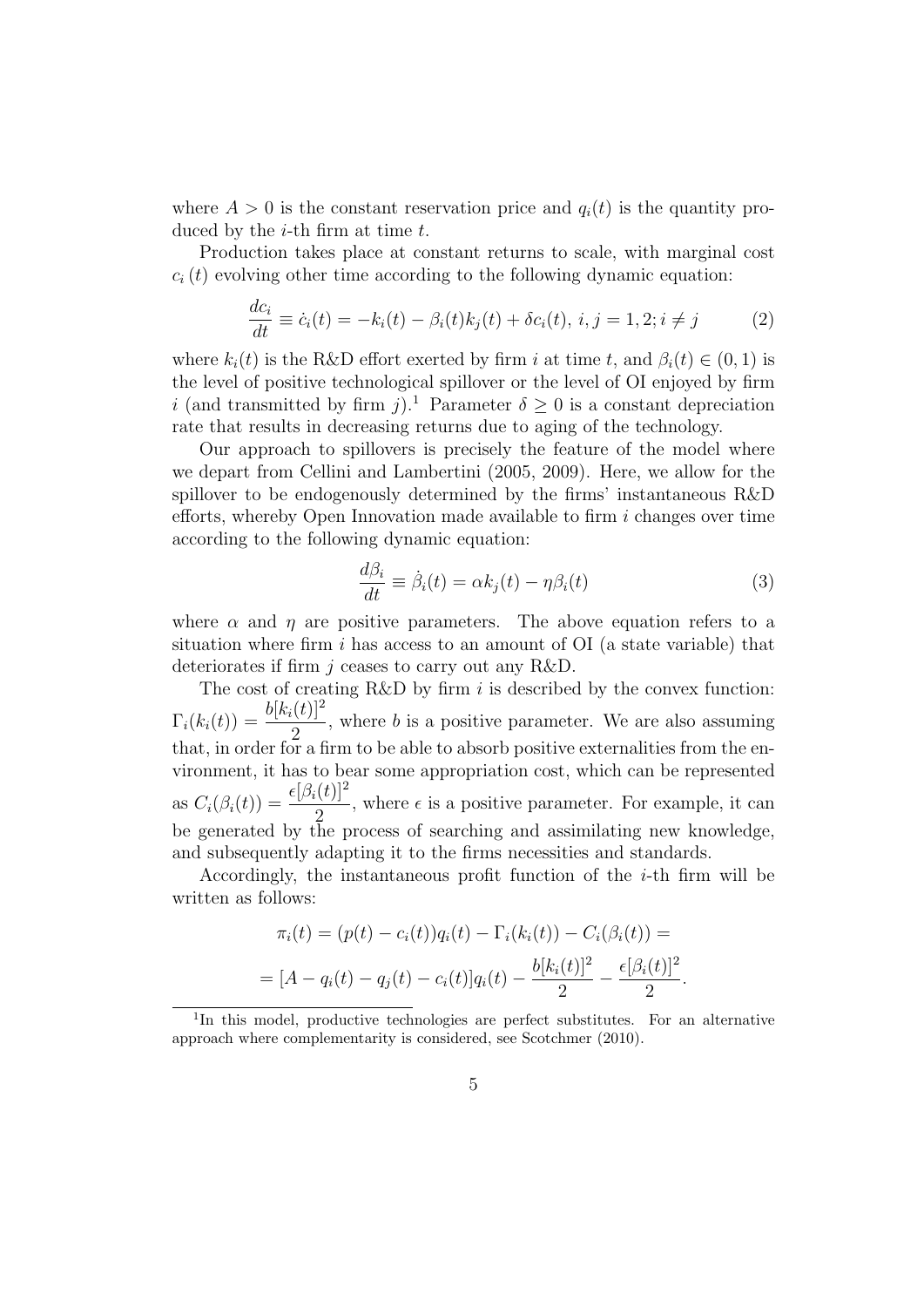We shall analyze a fully noncooperative game in which each firm sets independently its own level of R&D (determining thus their productive efficiency and the respective degrees of information sharing), as well as the level of output it wants to sell. Hence, the problem of firm i is to

$$
\max_{q_i, k_i} \Pi_i \equiv \int_0^\infty \pi_i(t) e^{-\rho t} dt \tag{4}
$$

subject to

$$
\dot{c}_i(t) = -k_i(t) - \beta_i(t)k_j(t) + \delta c_i(t)
$$
\n
$$
(5)
$$

$$
\dot{c}_j(t) = -k_j(t) - \beta_j(t)k_i(t) + \delta c_j(t)
$$
\n
$$
(6)
$$

$$
\dot{\beta}_i(t) = \alpha k_j(t) - \eta \beta_i(t) \tag{7}
$$

$$
\dot{\beta}_j(t) = \alpha k_i(t) - \eta \beta_j(t) \tag{8}
$$

The set of initial conditions is  $\{c_i(0), \beta_i(0)\}\)$ , for  $i = 1, 2$ . Along the game firms will discount the future profits, hence  $\rho > 0$  is an intertemporal discount rate common to both firms.

## **3 The game**

The Hamiltonian of the *i*-th player is a function depending on the arguments:  $t, q_1, q_2, k_1, k_2, c_1, c_2, \beta_1, \beta_2$  and on all the related costate variables. In turn, all arguments are depending on time, but from now on we will omit the time arguments whenever possible to simplify notation. The current value Hamiltonian function  $\mathcal{H}_i$  takes the following form:

$$
\mathcal{H}_{i}(\cdot) = e^{-\rho t} \left\{ [A - q_{i}(t) - q_{j}(t) - c_{i}(t)] q_{i}(t) - \frac{b[k_{i}(t)]^{2}}{2} - \frac{\epsilon[\beta_{i}(t)]^{2}}{2} + \right.
$$

$$
+ \lambda_{ii}(t) [-k_{i}(t) - \beta_{i}(t)k_{j}(t) + \delta c_{i}(t)] + \lambda_{ij}(t) [-k_{j}(t) - \beta_{j}(t)k_{i}(t) + \delta c_{j}(t)] + \right.
$$

$$
+ \mu_{ii} [\alpha k_{j}(t) - \eta \beta_{i}(t)] + \mu_{ij} [\alpha k_{i}(t) - \eta \beta_{j}(t)] \}
$$
(9)

where  $\lambda_{ii}(t)$  and  $\lambda_{ij}(t)$  are the current value co-state variables respectively associated to the state variables  $c_i(t)$  and  $c_j(t)$ , and  $\mu_{ii}(t)$  and  $\mu_{ij}(t)$  are the current value co-state variables respectively associated to the state variables *β*<sub>*i*</sub>(*t*) and *β*<sub>*j*</sub>(*t*).

We are going to determine the open-loop information structure of this game by applying the Pontryagin's Maximum Principle. The procedure we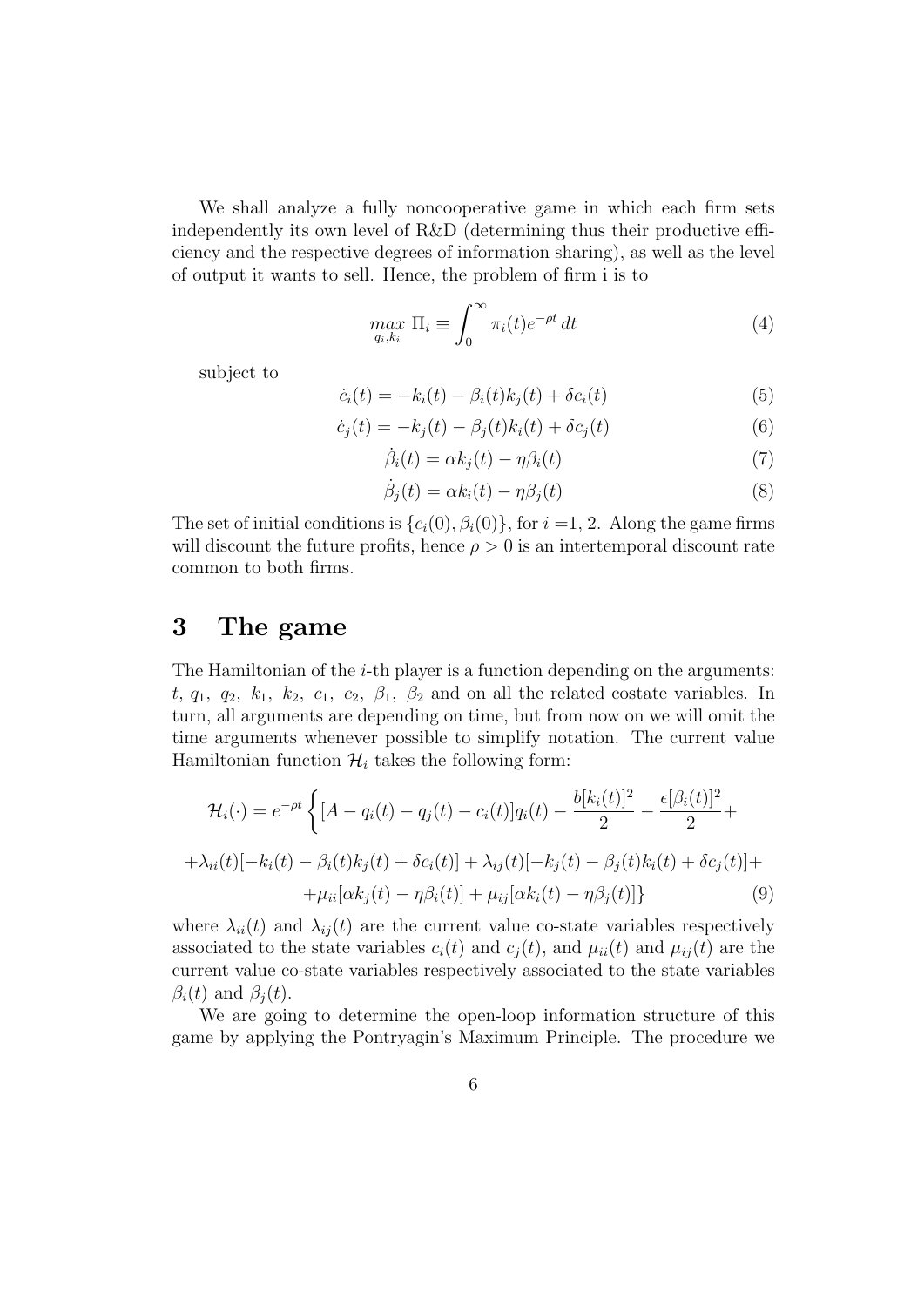are going to implement is standard in differential game theory applied to industrial economic models (analogous techniques can be found in Cellini and Lambertini, 1998, 2002, 2009).

The first-order conditions (FOCs) are

$$
\frac{\partial \mathcal{H}_i}{\partial q_i} = 0 \implies A - 2q_i - q_j - c_i = 0 \tag{10}
$$

$$
\frac{\partial \mathcal{H}_i}{\partial k_i} = 0 \implies -bk_i - \lambda_{ii} - \beta_j \lambda_{ij} + \alpha \mu_{ij} = 0 \tag{11}
$$

Note that the linear-quadratic structure of the Hamiltonian function ensures the concavity w.r.t. the control variables, and then the existence of a maximum point; indeed, the second order conditions read as:

$$
\frac{\partial^2 \mathcal{H}_i}{\partial q_i^2} = -2 < 0 \tag{12}
$$

$$
\frac{\partial^2 \mathcal{H}_i}{\partial k_i^2} = -b < 0\tag{13}
$$

Before carrying out the standard procedure, we must point out that this game has degenerate features, in that (10) do not contain any costate variable. Hence, (10) represent a couple of policy functions which will be employed to subsequently determine the equilibrium structure.

Differentiating (10) w.r.t. time we obtain:

$$
\dot{c}_i(t) = -2\dot{q}_i(t) - \dot{q}_j
$$

$$
\dot{c}_j(t) = -2\dot{q}_j(t) - \dot{q}_i
$$

Plugging the expressions obtained from the latter relations and from (10) into (5) and (6), we achieve the dynamic equations:

$$
-2\dot{q}_i(t) - \dot{q}_j = -k_i(t) - \beta_i(t)k_j(t) + \delta c_i(t)
$$
\n(14)

$$
-2\dot{q}_j(t) - \dot{q}_i = -k_j(t) - \beta_j(t)k_i(t) + \delta c_j(t)
$$
\n(15)

From  $(14)$  and  $(15)$  we deduce the following output dynamics:

$$
\dot{q}_i(t) = \frac{1}{3} [(2 - \beta_j(t))k_i(t) + (-1 + 2\beta_i(t))k_j(t) + \delta(c_j(t) - 2c_i(t))]
$$
(16)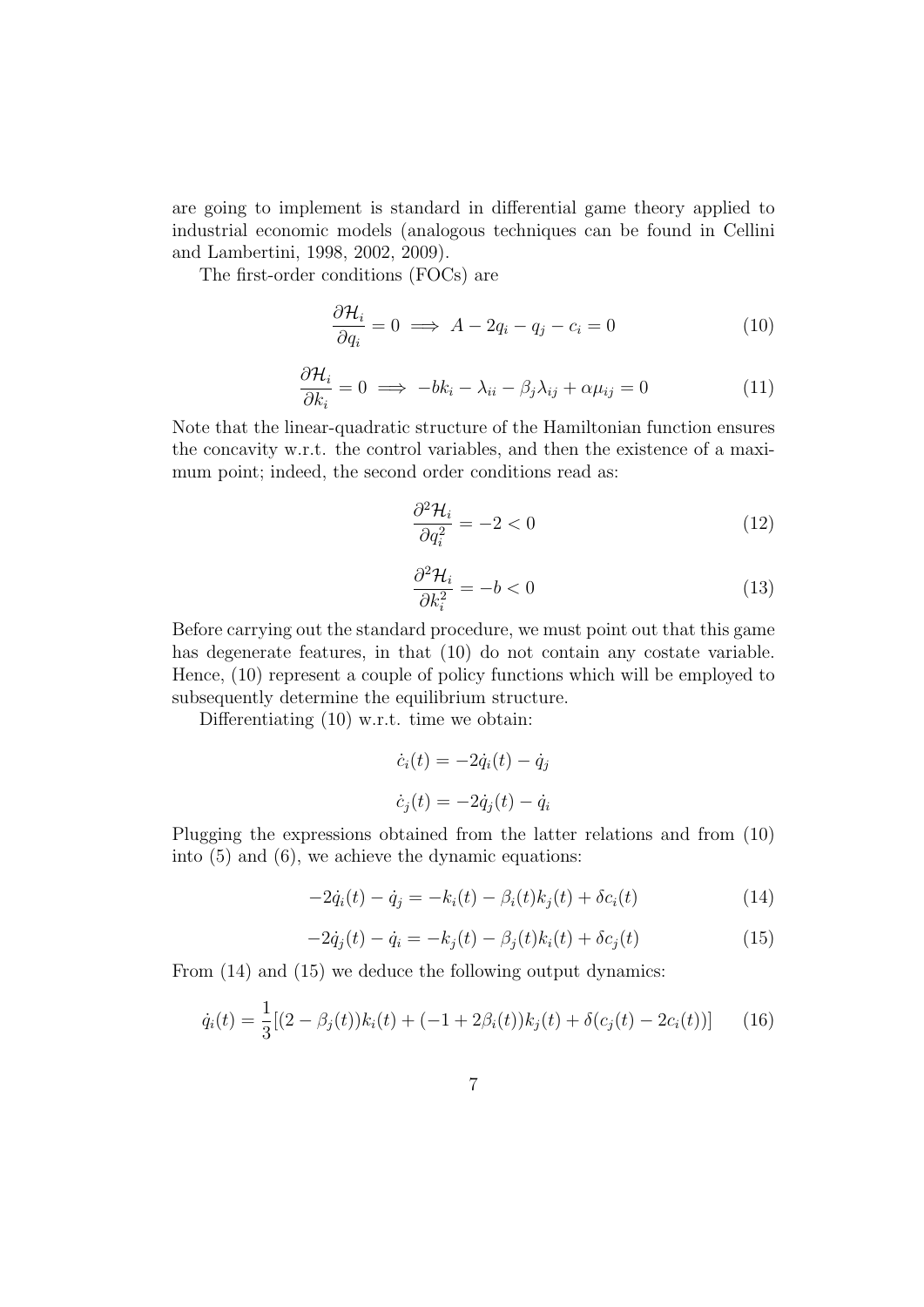$$
\dot{q}_j(t) = \frac{1}{3} [(-1 + 2\beta_j(t))k_i(t) + (2 - \beta_i(t))k_j(t) + \delta(-2c_j(t) + c_i(t))]
$$
(17)

By construction, (16) and (17) depend linearly on (5) and (6), so they are not going to provide any further information about equilibrium.

The adjoint equations and transversality conditions for the costates  $\lambda_{ij}$ amount to:

$$
\begin{cases}\n\dot{\lambda}_{ii}(t) = (\rho - \delta)\lambda_{ii}(t) + q_i(t) \\
\lim_{t \to +\infty} e^{-\rho t} \lambda_{ii}(t) c_i(t) = 0\n\end{cases}
$$
\n(18)\n
$$
\begin{cases}\n\dot{\lambda}_{ij}(t) = (\rho - \delta)\lambda_{ij}(t) \\
\lim_{t \to +\infty} e^{-\rho t} \lambda_{ij}(t) c_j(t) = 0\n\end{cases}
$$
\n(19)

For  $i \neq j$ , (19) admit the solutions  $\lambda_{ij} \equiv 0$ . The adjoint equations and transversality conditions for the costates  $\mu_{ij}$  are:

$$
\begin{cases}\n\dot{\mu}_{ii}(t) = \epsilon \beta_i(t) + \lambda_{ii}(t)k_j(t) + (\rho + \eta)\mu_{ii}(t) \\
\lim_{t \to +\infty} e^{-\rho t} \mu_{ii}(t) \beta_i(t) = 0\n\end{cases}
$$
\n(20)

$$
\begin{cases}\n\dot{\mu}_{ij}(t) = \lambda_{ij}(t)k_j(t) + (\rho + \eta)\mu_{ij} \\
\lim_{t \to +\infty} e^{-\rho t}\mu_{ij}(t)\beta_j(t) = 0\n\end{cases}
$$
\n(21)

Plugging the solutions to (19) into (21) implies that  $\mu_{ij}(t) \equiv 0$  are solutions to  $(21)$ , for  $i \neq j$ .

Before proceeding any further, some technical aspects are to be explained in detail. The peculiarity of this game relies upon the fact that, since the costate variables  $\mu_{ii}$ , for  $i = 1, 2$ , do not enter the FOCs, the are not actually relevant for equilibrium. The standard procedure, i.e. the differentiation w.r.t. time of (10) and of (11) can only yield a system of control equations originated from (18). The corresponding policy implication suggests that the diffusion of the spillover does not affect the optimal policy of the *i*-th firm, so that the spillover effects are completely exogenous with respect to the producer's strategy. In other words, although the beneficial consequences of OI on profit flows are obviously affecting both firms, the dynamics of its evolution is irrelevant on the strategic decisions.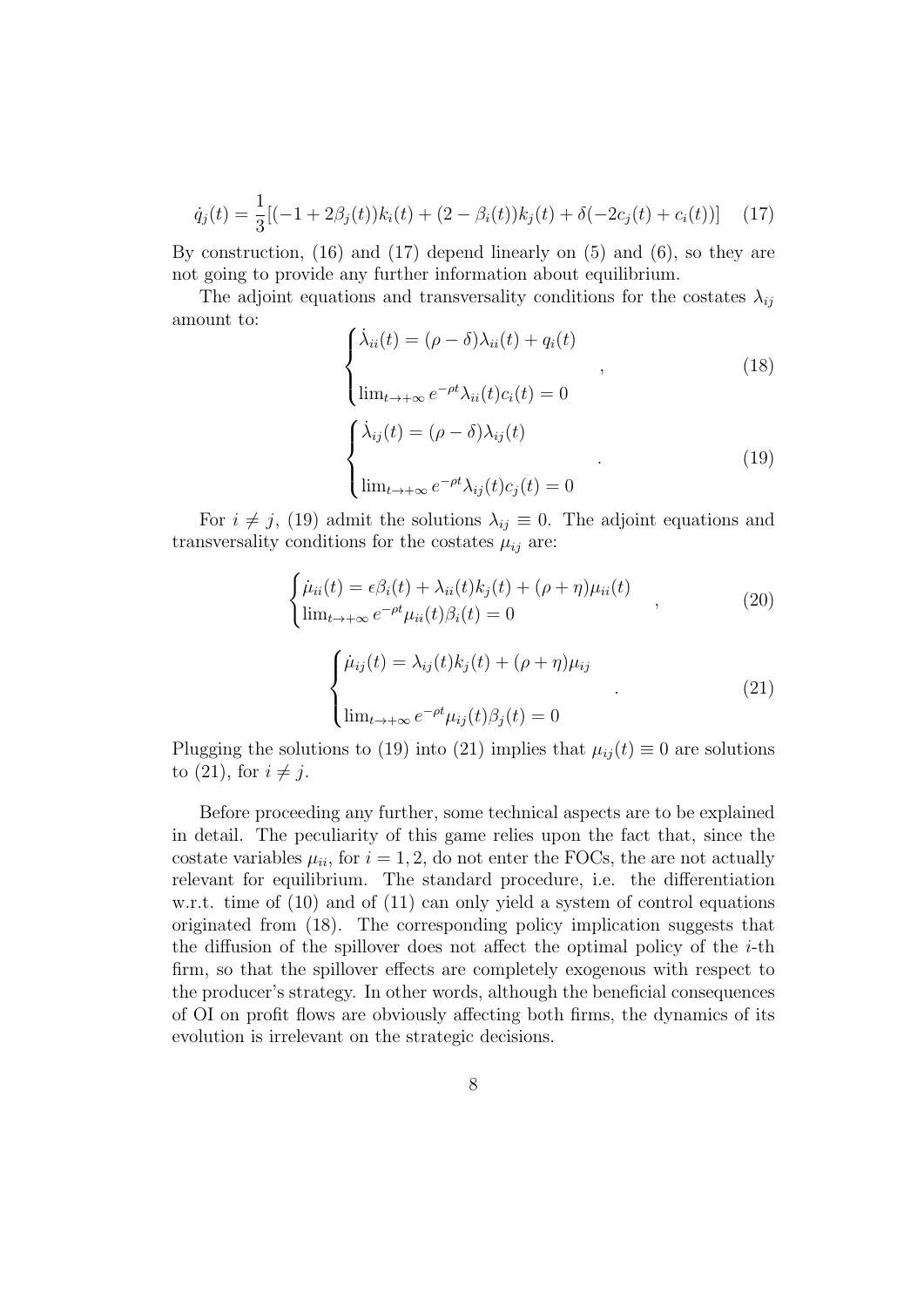Therefore, we will only take into account the transversality conditions for  $\lambda_{ii}$ . Since the involved optimal states and costates are:

$$
c_i^*(t) = \left(c_i^*(0) - \int_0^t (k_i^*(s) - \beta_i^*(s)k_j^*(s))e^{-\delta s}ds\right)e^{-\delta t},
$$

$$
\lambda_{ii}^*(t) = \left(\lambda_{ii}^*(0) + \int_0^t q_i^*(s)e^{(\delta - \rho)s}ds\right)e^{(\rho - \delta)t},
$$

then the transversality conditions hold if and only if:

$$
\lim_{t \to +\infty} \left( \lambda_{ii}^*(0) + \int_0^t q_i^*(s) e^{(\delta - \rho)s} ds \right) \left( c_i^*(0) - \int_0^t (k_i^*(s) - \beta_i^*(s) k_j^*(s)) e^{-\delta s} ds \right) = 0,
$$

i.e.

$$
\lambda_{ii}^*(0) = -\int_0^\infty q_i^*(s)e^{(\delta-\rho)s}ds,
$$

then the optimal costates must be:

$$
\lambda_{ii}^*(t) = -\left(\int_t^\infty q_i^*(s)e^{(\delta-\rho)s}ds\right)e^{(\rho-\delta)t}.
$$

The output control equations will follow from the differentiation of (10), entailing that they are linearly dependent on the dynamic constraints. Subsequently, we achieve the simple identity:

$$
\dot{\lambda}_{ii}(t) = -b\dot{k}_i(t),\tag{22}
$$

then, exploiting  $(11)$  and  $(22)$  in  $(18)$  we have:

$$
\dot{k}_i(t) = (\rho - \delta)k_i(t) - \frac{q_i(t)}{b}
$$
\n(23)

$$
\dot{k}_j(t) = (\rho - \delta)k_j(t) - \frac{q_j(t)}{b}
$$
\n(24)

leading to the following state-control dynamical system, consisting in eight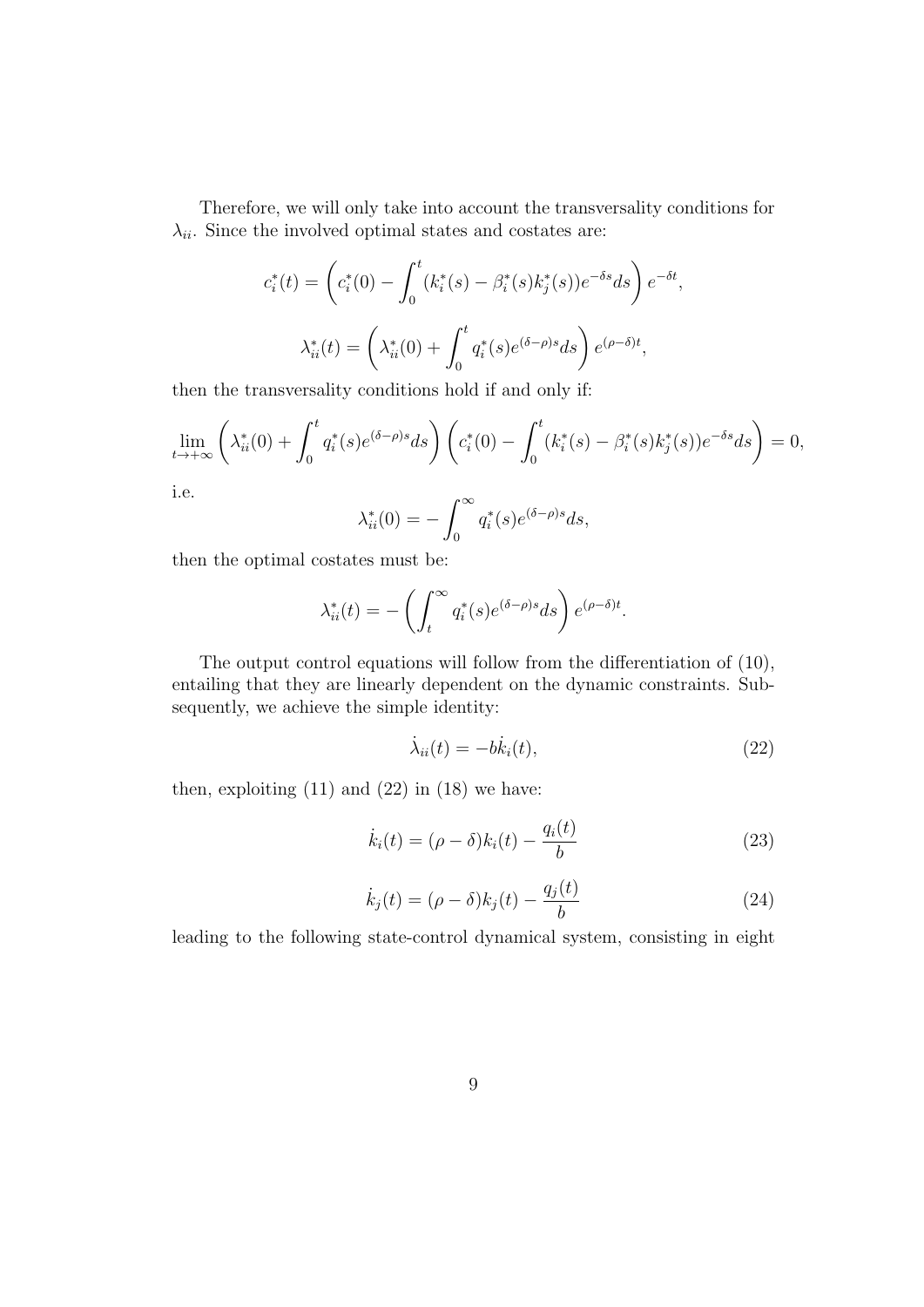ordinary differential equations:

$$
\begin{cases}\n\dot{c}_i(t) = -k_i(t) - \beta_i(t)k_j(t) + \delta c_i(t) \\
\dot{c}_j(t) = -k_j(t) - \beta_j(t)k_i(t) + \delta c_j(t) \\
\dot{\beta}_i(t) = \alpha k_j(t) - \eta \beta_i(t) \\
\dot{\beta}_j(t) = \alpha k_i(t) - \eta \beta_j(t) \\
\dot{k}_i(t) = (\rho - \delta)k_i(t) - \frac{q_i(t)}{b} \\
\dot{k}_j(t) = (\rho - \delta)k_j(t) - \frac{q_j(t)}{b} \\
\dot{q}_i(t) = \frac{1}{3}[(2 - \beta_j(t))k_i(t) + (-1 + 2\beta_i(t))k_j(t) + \delta(c_j(t) - 2c_i(t))] \\
\dot{q}_j(t) = \frac{1}{3}[(-1 + 2\beta_j(t))k_i(t) + (2 - \beta_i(t))k_j(t) + \delta(-2c_j(t) + c_i(t))].\n\end{cases} (25)
$$

We are now going to search for the possible steady states of (25) by letting all its equations vanish, but the aforementioned linear dependence of  $\dot{q}_i(t)$  and of  $\dot{q}_i(t)$  leaves us with only six equations and eight unknowns. Consequently, we will make use of (10), thus expressing all state variables depending on the R&D efforts as follows:

$$
c_i = A - b(\rho - \delta)(k_j + 2k_i),\tag{26}
$$

$$
c_j = A - b(\rho - \delta)(k_i + 2k_j),\tag{27}
$$

$$
\beta_i = -\frac{\alpha}{\eta} k_j,\tag{28}
$$

$$
\beta_j = -\frac{\alpha}{\eta} k_i. \tag{29}
$$

By replacing the resulting expressions for  $c_i$ ,  $c_j$ ,  $\beta_i$  and  $\beta_j$  in the last two equations of (25) and imposing stationarity, we obtain the following two nonlinear equations in  $k_i$  and  $k_j$ :

$$
-k_i - \frac{\alpha}{\eta}k_j^2 + \delta[A - b(\rho - \delta)(k_j + 2k_i)] = 0
$$
\n(30)

$$
-k_j - \frac{\alpha}{\eta}k_i^2 + \delta[A - b(\rho - \delta)(k_i + 2k_j)] = 0
$$
\n(31)

Then, subtracting (31) from (30) and subsequently factoring the equation:

$$
k_j - k_i - \frac{\alpha}{\eta} \left( k_j^2 - k_i^2 \right) + \delta b(\rho - \delta) [k_j - k_i] = 0 \iff
$$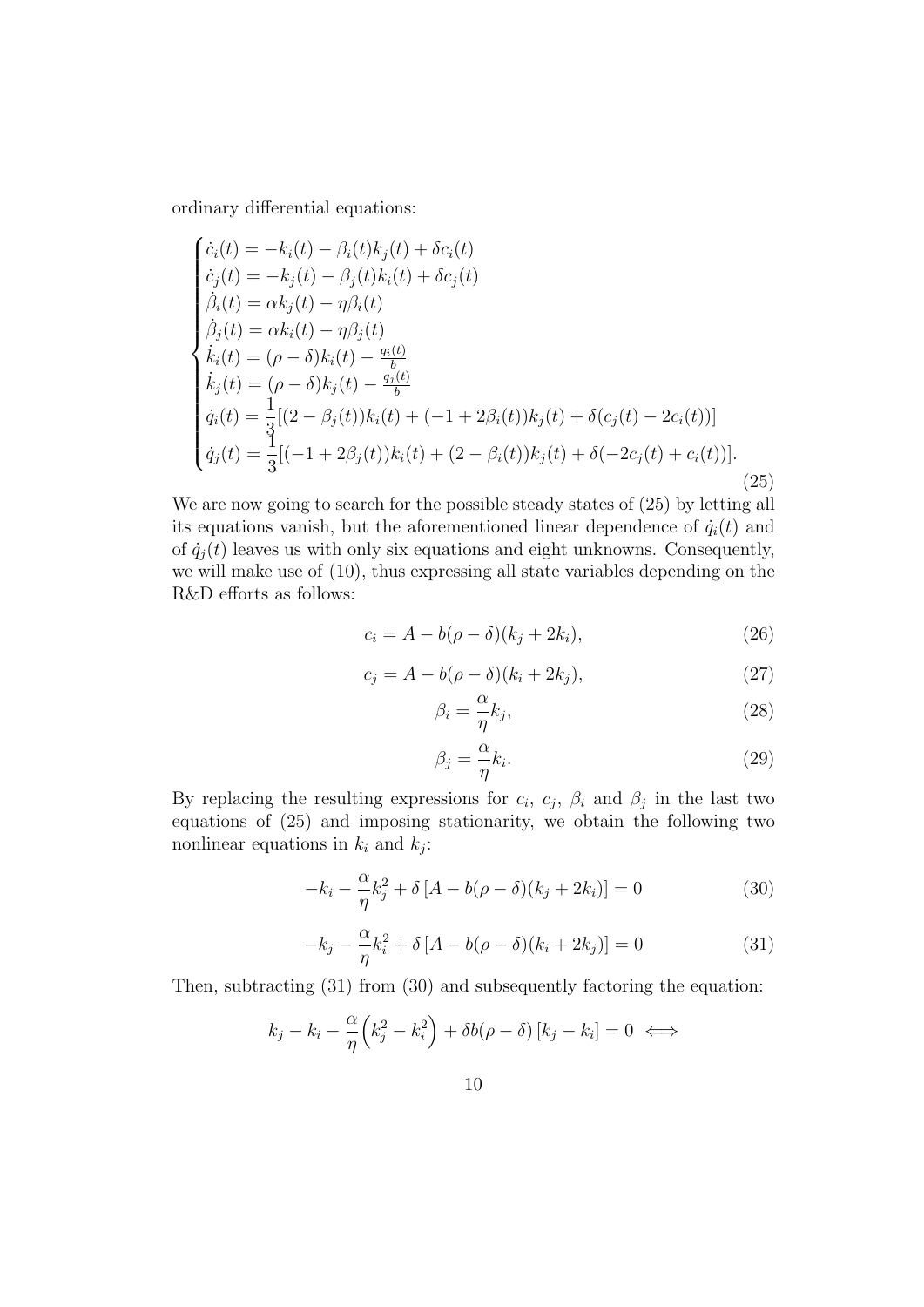$$
\iff (k_j - k_i) \left[ 1 - \frac{\alpha}{\eta} (k_j + k_i) + \delta b(\rho - \delta) \right] = 0,
$$

we obtain two kinds of different zeros:

$$
k_i = k_j
$$
 and  $k_i = \frac{(1 + b\delta(\rho - \delta))\eta}{\alpha} - k_j.$  (32)

In the following subsections, we shall investigate both the symmetric and the asymmetric equilibrium cases.

## **3.1 The symmetric equilibrium structure**

The following Proposition illustrates the properties of the symmetric equilibrium point:

### **Proposition 1.** *If*

1. 
$$
\rho > \delta
$$
;  
2.  $\alpha < \frac{\eta}{\delta A} [2 + 3b\delta(\rho - \delta)],$ 

the game admits a symmetric steady state  $P = (c_1^*, c_2^*, \beta_1^*, \beta_2^*, k_1^*, k_2^*, q_1^*, q_2^*),$ *where:*

$$
k_1^* = k_2^* = k^* = \frac{-\eta[1 + 3b\delta(\rho - \delta)] + \sqrt{\eta^2(1 + 3b\delta(\rho - \delta))^2 + 4\alpha\eta\delta A}}{2\alpha},
$$
  

$$
c_1^* = c_2^* = c^* = A - 3b(\rho - \delta)k^*,
$$
  

$$
\beta_1^* = \beta_2^* = \beta^* = \frac{\alpha}{\eta}k^*,
$$
  

$$
q_1^* = q_2^* = q^* = b(\rho - \delta)k^*.
$$

*Proof.* Consider the symmetric case, i.e.  $k_i = k_j = k$  and substitute in (30):

$$
-k - \frac{\alpha}{\eta}k^2 + \delta(A - b(\rho - \delta)(k + 2k)) = 0,
$$

whose zeros are:

$$
k_{1,2}^* = \frac{-\eta[1+3b\delta(\rho-\delta)]\pm\sqrt{\eta^2(1+3b\delta(\rho-\delta))^2+4\alpha\eta\delta A}}{2\alpha}.
$$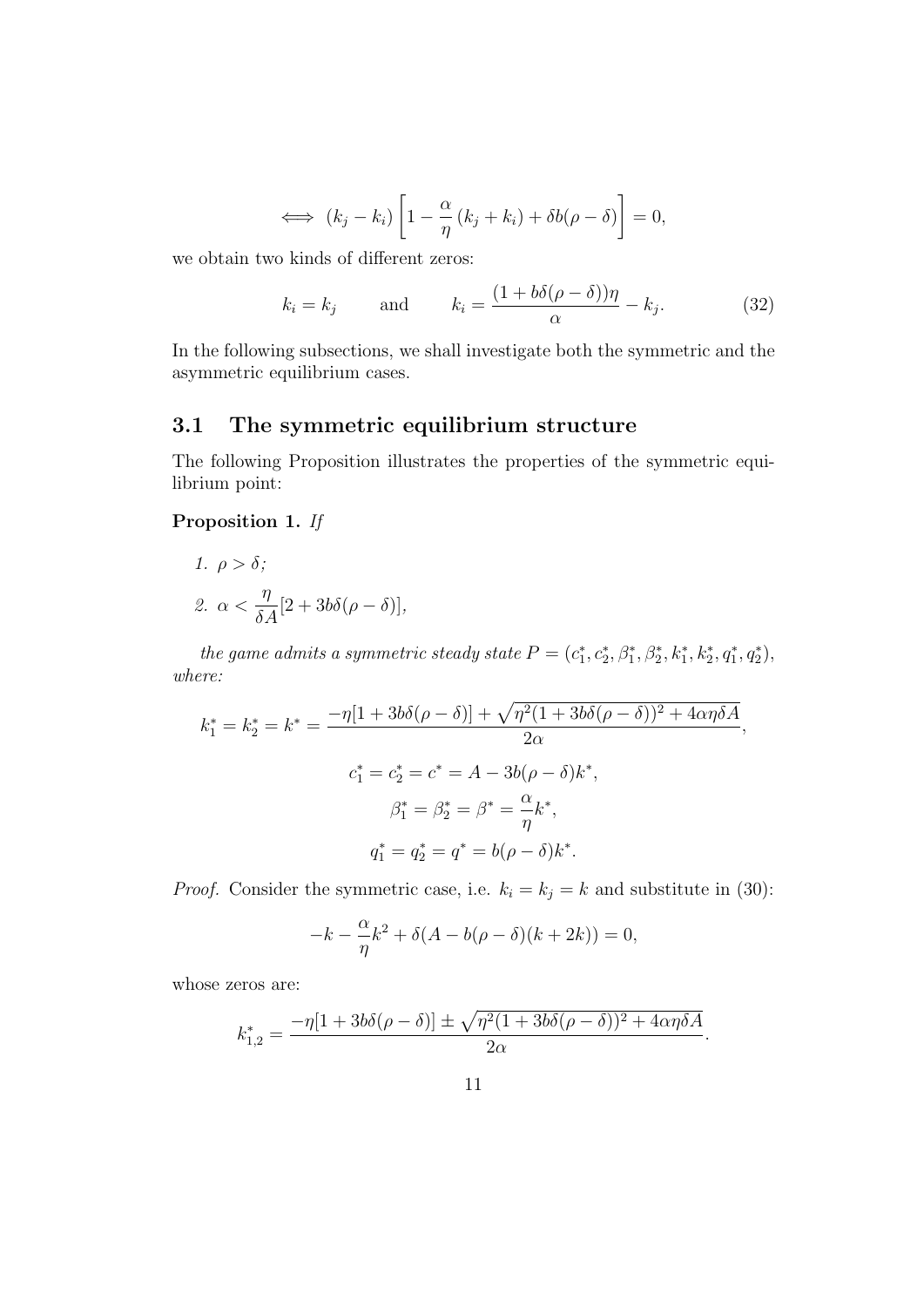If  $\rho > \delta$ , it can be easily observed that the smallest solution is negative, whereas the remaining one is positive, and consequently feasible.

Since the level of spillover  $\beta^*$  is supposed to belong to the interval  $(0,1)$ , we need to find suitable assumptions so that this property be satisfied:

$$
\beta^* = \frac{\alpha}{\eta} k^* = \frac{-\eta[1 + 3b\delta(\rho - \delta)] + \sqrt{\eta^2(1 + 3b\delta(\rho - \delta))^2 + 4\alpha\eta\delta A}}{2\eta} < 1 \iff
$$
  

$$
\iff (\eta(3 + 3b\delta(\rho - \delta)))^2 - \eta(4A\alpha\delta + \eta(1 + 3b\delta(\rho - \delta))^2) > 0 \iff
$$
  

$$
\iff \dots \iff \alpha < \frac{\eta}{\delta A} [2 + 3b\delta(\rho - \delta)],
$$

hence if *α < η*  $\frac{\partial}{\partial A}[2+3b\delta(\rho-\delta)],$  then  $\beta^* \in (0,1)$ .

Moreover, since the remaining coordinates of  $P^*$ , achieved by the relations originated by the vanishing of (25), are positive for  $\rho > \delta$ , then  $P^*$  is a feasible steady state for the system (25).  $\Box$ 

The expression of profit evaluated at *P ∗* , expressed by means of *k ∗* , is

$$
\Pi^* = (A - 2q^* - c^*)q^* - \frac{b(k^*)^2}{2} - \frac{\epsilon(\beta^*)^2}{2} =
$$
  
=  $(A - 2b(\rho - \delta)k^* - A + 3b(\rho - \delta)k^*)b(\rho - \delta)k^* - \frac{b(k^*)^2}{2} - \frac{\epsilon\alpha^2(k^*)^2}{2\eta^2} =$   
=  $(k^*)^2 \left[ b^2(\rho - \delta)^2 - \frac{b}{2} - \frac{\epsilon\alpha^2}{2\eta^2} \right].$  (33)

The next Proposition will fix the assumptions for the positivity of (33). **Proposition 2.** *If*

1. 
$$
\rho > \delta
$$
;  
\n2.  $b > \frac{1}{2(\rho - \delta)^2}$ ;  
\n3.  $\alpha < min \left\{ \frac{\eta}{\delta A} [2 + 3b\delta(\rho - \delta)]; \ \eta \sqrt{\frac{2}{\epsilon} \left[ b^2 (\rho - \delta)^2 - \frac{b}{2} \right]} \right\},$ 

*then the profit function evaluated at*  $P^*$  *is positive.*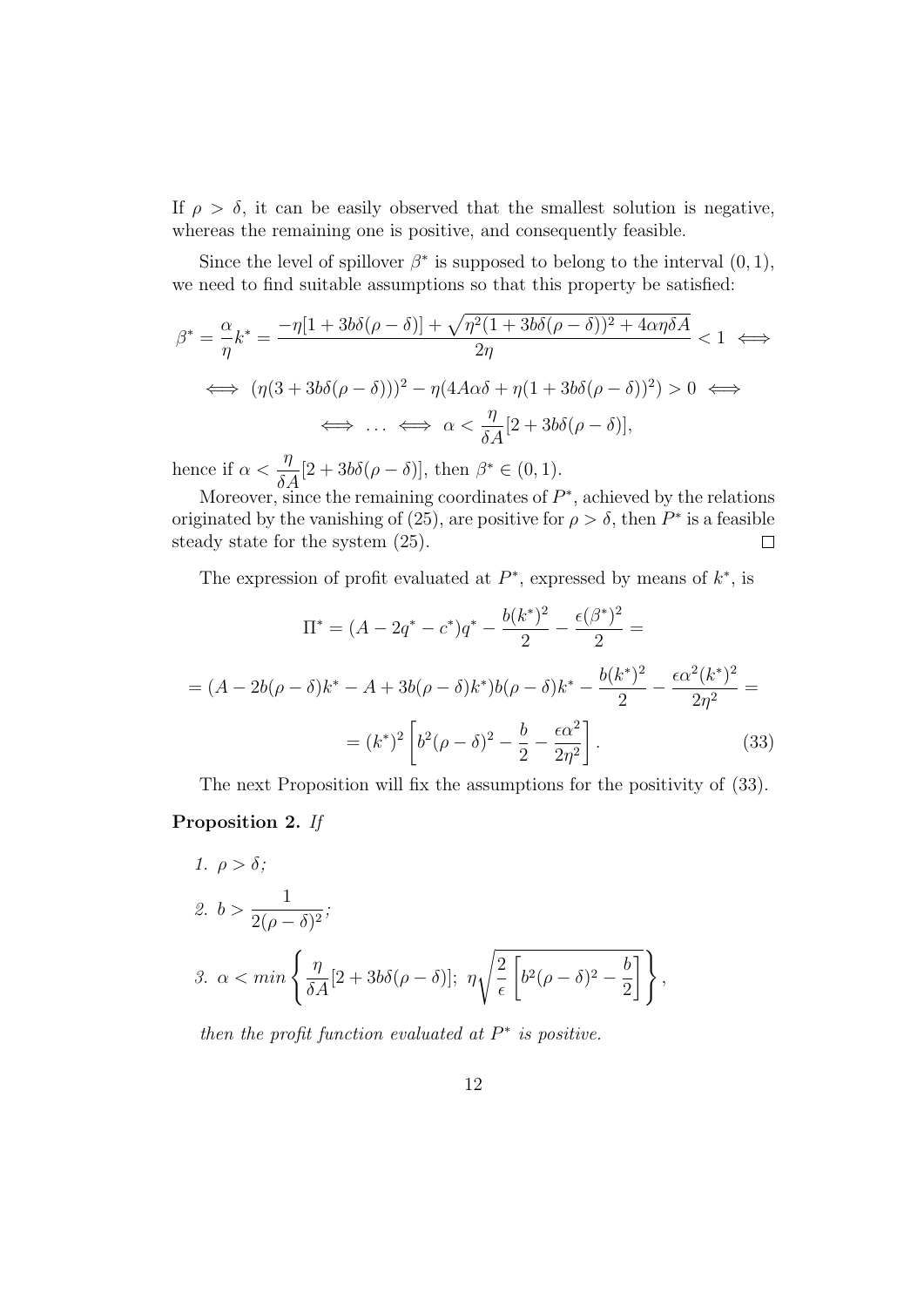*Proof.* A sufficient condition for the positivity of  $(33)$  is given by:

$$
b^2(\rho - \delta)^2 - \frac{b}{2} - \frac{\epsilon \alpha^2}{2\eta^2} > 0,
$$

which can be arranged by isolating  $\alpha$  as in Proposition 1:

$$
\alpha^2 < \frac{2\eta^2}{\epsilon} \left[ b^2 (\rho - \delta)^2 - \frac{b}{2} \right].
$$

Thus, combining this condition with the one stated in Proposition 1 ensuring the existence and feasibility of  $P^*$ , we can conclude that if  $b > \frac{1}{2\sqrt{p}}$  $\frac{1}{2(\rho-\delta)^2}$  and

$$
\alpha < \min\left\{\frac{\eta}{\delta A}[2 + 3b\delta(\rho - \delta)]; \ \eta \sqrt{\frac{2}{\epsilon} \left[b^2(\rho - \delta)^2 - \frac{b}{2}\right]}\right\},\
$$

 $\Box$ 

then  $\Pi^* > 0$ .

The following figure, sketched with Mathematica 5.0, is the outcome of a numerical simulation performed to illustrate the shape of Π*<sup>∗</sup>* (*α*). It is worth noting that  $\Pi^*(\alpha)$  is concave w.r.t.  $\alpha$ , which can be explained on the the basis of the balance between two opposite effects, i.e., the desirable gain generated by the transmission of technological knowledge through an increase in the spillover level, on the one hand, and the undesirable increase in the intensity of competition that the same fact brings about via a decrease in marginal costs and the resulting output expansion, on the other.

As far as the dynamic features of the trajectories are concerned, we can evaluate the eigenvalues of a  $4 \times 4$  Jacobian matrix, that is:

$$
\mathcal{J}(P) = \begin{pmatrix} \frac{\partial \dot{c}}{\partial c} & \frac{\partial \dot{c}}{\partial \beta} & \frac{\partial \dot{c}}{\partial k} & \frac{\partial \dot{c}}{\partial q} \\ \frac{\partial \dot{\beta}}{\partial c} & \frac{\partial \dot{\beta}}{\partial \beta} & \frac{\partial \dot{\beta}}{\partial k} & \frac{\partial \dot{\beta}}{\partial q} \\ \frac{\partial \dot{k}}{\partial c} & \frac{\partial \dot{k}}{\partial \beta} & \frac{\partial \dot{k}}{\partial k} & \frac{\partial \dot{k}}{\partial q} \\ \frac{\partial \dot{q}}{\partial c} & \frac{\partial \dot{q}}{\partial \beta} & \frac{\partial \dot{q}}{\partial k} & \frac{\partial \dot{q}}{\partial q} \end{pmatrix} = \begin{pmatrix} \delta & -k^* & -1 - \beta^* & 0 \\ 0 & -\eta & \alpha & 0 \\ 0 & 0 & \rho - \delta & -\frac{1}{b} \\ 0 & 0 & \rho - \delta & -\frac{1}{b} \\ -\frac{\delta}{3} & \frac{k^*}{3} & \frac{1+\beta^*}{3} & 0 \end{pmatrix},
$$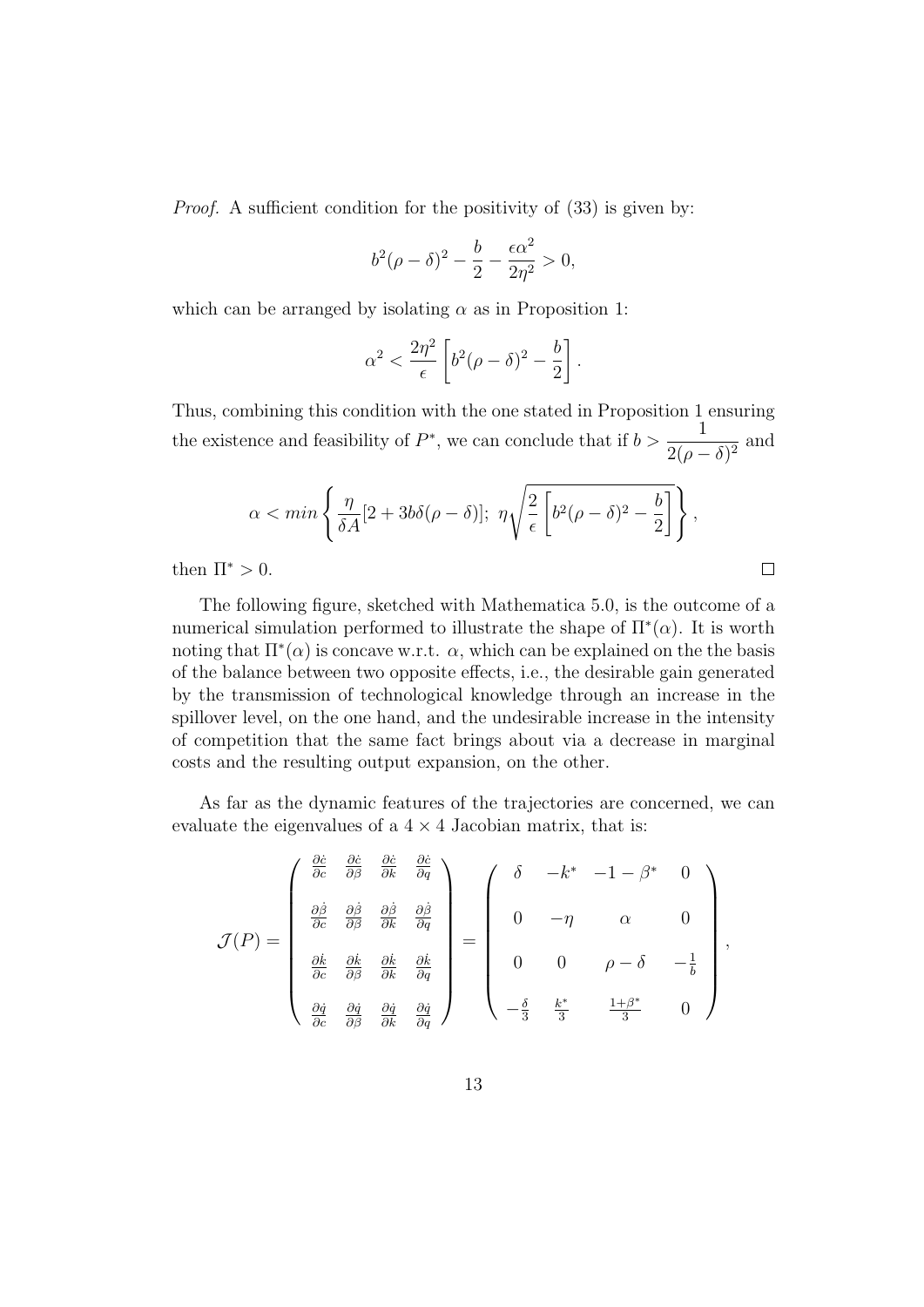

Figure 1: We chose the following values for parameters:  $\delta = 0.01 \rho = 0.77$ ,  $\epsilon = 0.05$ ,  $A = 1$   $\eta = 0.001$ ,  $b = 2.5$ , verifying the conditions of Proposition 1. Π*<sup>∗</sup>* (*α*) keeps positive as *α ∈* (0*.*002*,* 0*.*01). In particular, for *α* = 0*.*006, *P* is feasible:

*P* = (0*.*9359*,* 0*.*9359*,* 0*.*0674*,* 0*.*0674*,* 0*.*0112*,* 0*.*0112*,* 0*.*0213*,* 0*.*0213)*.*

whose characteristic polynomial is given by:

$$
p_{\mathcal{J}(P)}(\lambda) = \lambda \left[ (\delta - \lambda)(\eta + \lambda)(\rho - \delta - \lambda) + \frac{\alpha k^*}{3b} + \frac{(\beta^* + 1)(\eta + \lambda)}{3b} \right],
$$

thus admitting the null eigenvalue.

**Proposition 3.** *J*(*P*) *admits at least one negative eigenvalue.*

*Proof.* Since the known term of the characteristic polynomial of the Jacobian evaluated at the symmetric steady state *P* is:

$$
\rho\eta(\rho-\delta) + \frac{\alpha k^*}{3b} + \frac{\beta^*+1}{3b},
$$

and taking into account that such polynomial vanishes at a negative value of *λ* if such quantity is positive, then  $ρ > δ$ , a necessary condition for feasibility of *P*, is a sufficient condition to admit a negative eigenvalue.

 $\Box$ 

The latter result ensures that there exists a stable manifold associated to the steady state, hence there exist trajectories heading towards that equilibrium point.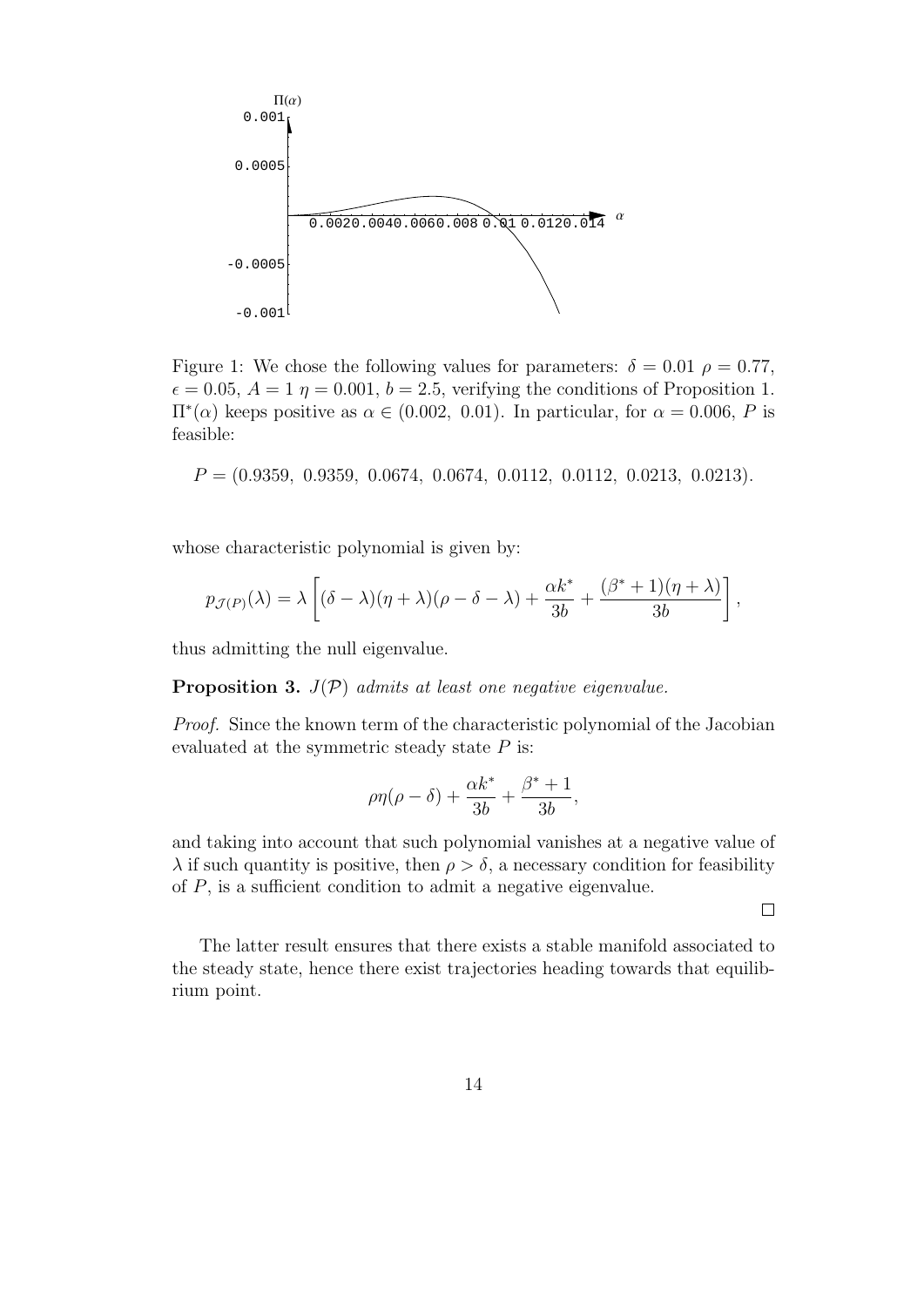## **3.2 The asymmetric equilibrium structure**

Here we focus on the possible arising of asymmetric outcomes. We are going to prove the following result:

**Proposition 4.** *If the following parametric hypotheses hold:*

1. 
$$
\rho > \delta
$$
,  
\n2.  $b < \frac{1}{\delta(\rho - \delta)}$ ,  
\n3.  $\alpha \in \left(\frac{\eta[3 + 7b\delta(\rho - \delta)][1 + b\delta(\rho - \delta)]}{4A\delta}, \frac{\eta(1 + 3b\delta(\rho - \delta) + 2(b\delta(\rho - \delta))^2)}{A\delta}\right)$ ,

*the game also admits a non-symmetric steady state*

$$
Q = (c_1^{NS}, c_2^{NS}, \beta_1^{NS}, \beta_2^{NS}, k_1^{NS}, k_2^{NS}, q_1^{NS}, q_2^{NS}),
$$

*where:*

$$
c_1^{NS} = A - b(\rho - \delta) \left[ \frac{3\eta[1 + b\delta(\rho - \delta)] - \sqrt{\Omega(b, \eta, \delta, \rho, \alpha, A)}}{2\alpha} \right],
$$
  
\n
$$
c_2^{NS} = A - b(\rho - \delta) \left[ \frac{3\eta[1 + b\delta(\rho - \delta)] + \sqrt{\Omega(b, \eta, \delta, \rho, \alpha, A)}}{2\alpha} \right],
$$
  
\n
$$
\beta_1^{NS} = \frac{\eta[1 + b\delta(\rho - \delta)] + \sqrt{\Omega(b, \eta, \delta, \rho, \alpha, A)}}{2\eta},
$$
  
\n
$$
\beta_2^{NS} = \frac{\eta[1 + b\delta(\rho - \delta)] - \sqrt{\Omega(b, \eta, \delta, \rho, \alpha, A)}}{2\eta},
$$
  
\n
$$
k_1^{NS} = \frac{\eta[1 + b\delta(\rho - \delta)] - \sqrt{\Omega(b, \eta, \delta, \rho, \alpha, A)}}{2\alpha},
$$
  
\n
$$
k_2^{NS} = \frac{\eta[1 + b\delta(\rho - \delta)] + \sqrt{\Omega(b, \eta, \delta, \rho, \alpha, A)}}{2\alpha},
$$
  
\n
$$
q_1^{NS} = b(\rho - \delta) \left[ \frac{\eta[1 + b\delta(\rho - \delta)] - \sqrt{\Omega(b, \eta, \delta, \rho, \alpha, A)}}{2\alpha} \right].
$$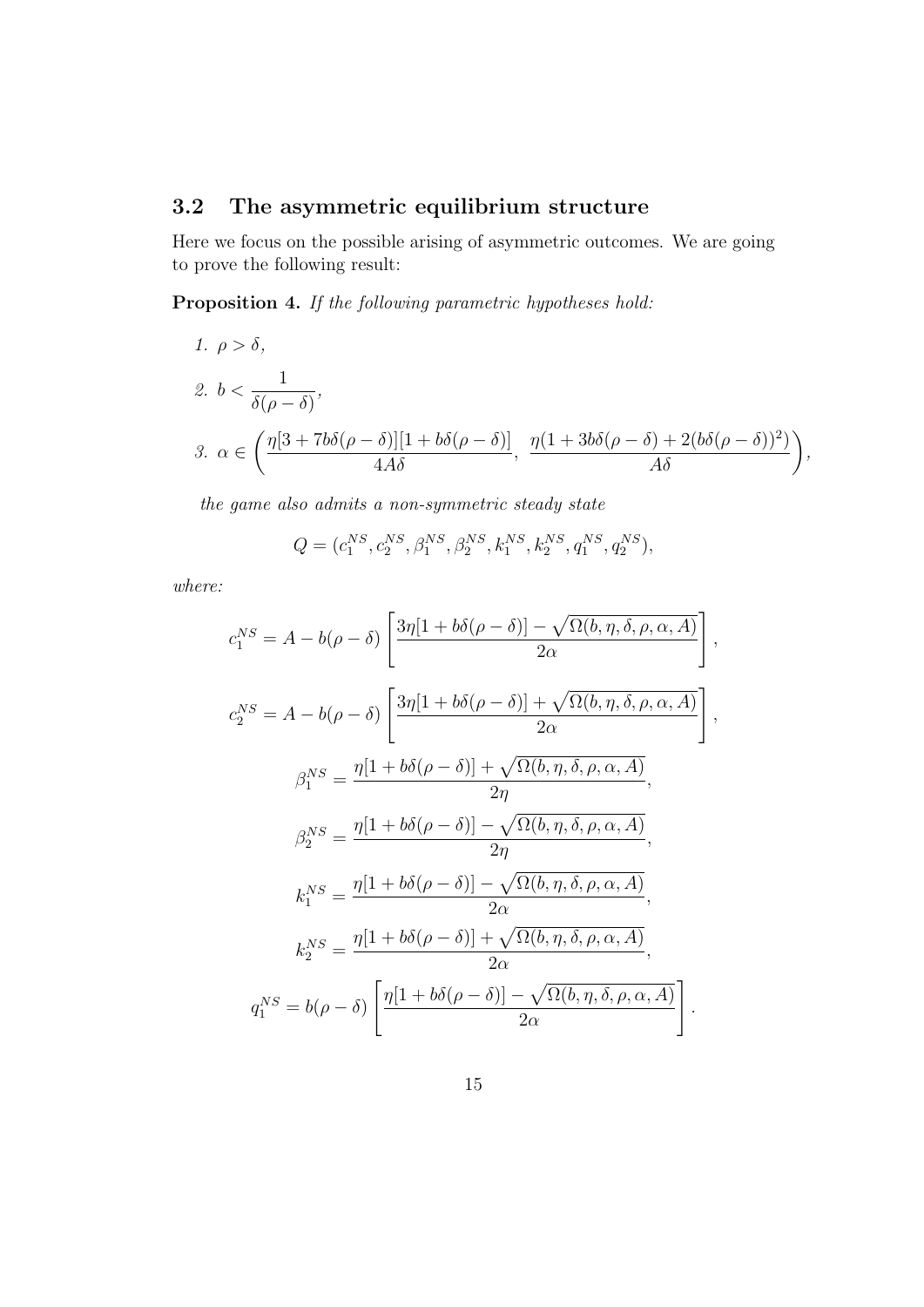$$
q_2^{NS} = b(\rho - \delta) \left[ \frac{\eta[1 + b\delta(\rho - \delta)] + \sqrt{\Omega(b, \eta, \delta, \rho, \alpha, A)}}{2\alpha} \right],
$$

*and where*

$$
\Omega(b,\eta,\delta,\rho,\alpha,A) := \eta^2 (1+b\delta(\rho-\delta))^2 - 4[(1+3b\delta(\rho-\delta)+2(b\delta(\rho-\delta))^2)\eta^2 - \alpha\eta\delta A].
$$

*Proof.* Consider the non-symmetric case, consisting in the following relation between the *R*&*D* optimal strategies:

$$
k_i = \frac{(1 + b\delta(\rho - \delta))\eta}{\alpha} - k_j.
$$

We substitute  $k_i$  into (30) to obtain an equation having  $k_j$  as an unknown:

$$
-\frac{(1+b\delta(\rho-\delta))\eta}{\alpha} + k_j - \frac{\alpha}{\eta}k_j^2
$$
  
+  $\delta \left[A - b(\rho-\delta)(k_j + 2\frac{(1+b\delta(\rho-\delta))\eta}{\alpha} - 2k_j)\right] = 0,$ 

which can be arranged as follows:

$$
\alpha^2 k_j^2 - \alpha \eta (1 + b\delta(\rho - \delta))k_j + [1 + 3b\delta(\rho - \delta) + 2(b\delta(\rho - \delta))^2]\eta^2 - \alpha \eta \delta A = 0.
$$

The two roots of the latter equation are:

$$
k_{1,2}^{NS} = \frac{\eta[1 + b\delta(\rho - \delta)] \pm \sqrt{\Omega(b, \eta, \delta, \rho, \alpha, A)}}{2\alpha}
$$

where

$$
\Omega(b,\eta,\delta,\rho,\alpha,A) := \eta^2 (1+b\delta(\rho-\delta))^2 - 4[(1+3b\delta(\rho-\delta)+2(b\delta(\rho-\delta))^2)\eta^2 - \alpha\eta\delta A].
$$

To check whether the  $k_{1,2}^{NS}$  are feasible we need to assess the positivity of the function  $\Omega(b, \eta, \delta, \rho, \alpha, A)$ :

$$
\Omega(b, \eta, \delta, \rho, \alpha, A) > 0 \iff
$$
  

$$
\iff \eta^2 (1 + b\delta(\rho - \delta))^2 > 4[(1 + 3b\delta(\rho - \delta) + 2(b\delta(\rho - \delta))^2)\eta^2 - \alpha\eta\delta A] \iff
$$
  

$$
\iff \dots \iff -7(b\delta(\rho - \delta))^2 - 10b\delta(\rho - \delta) - 3 + \frac{4\alpha\delta A}{\eta} > 0,
$$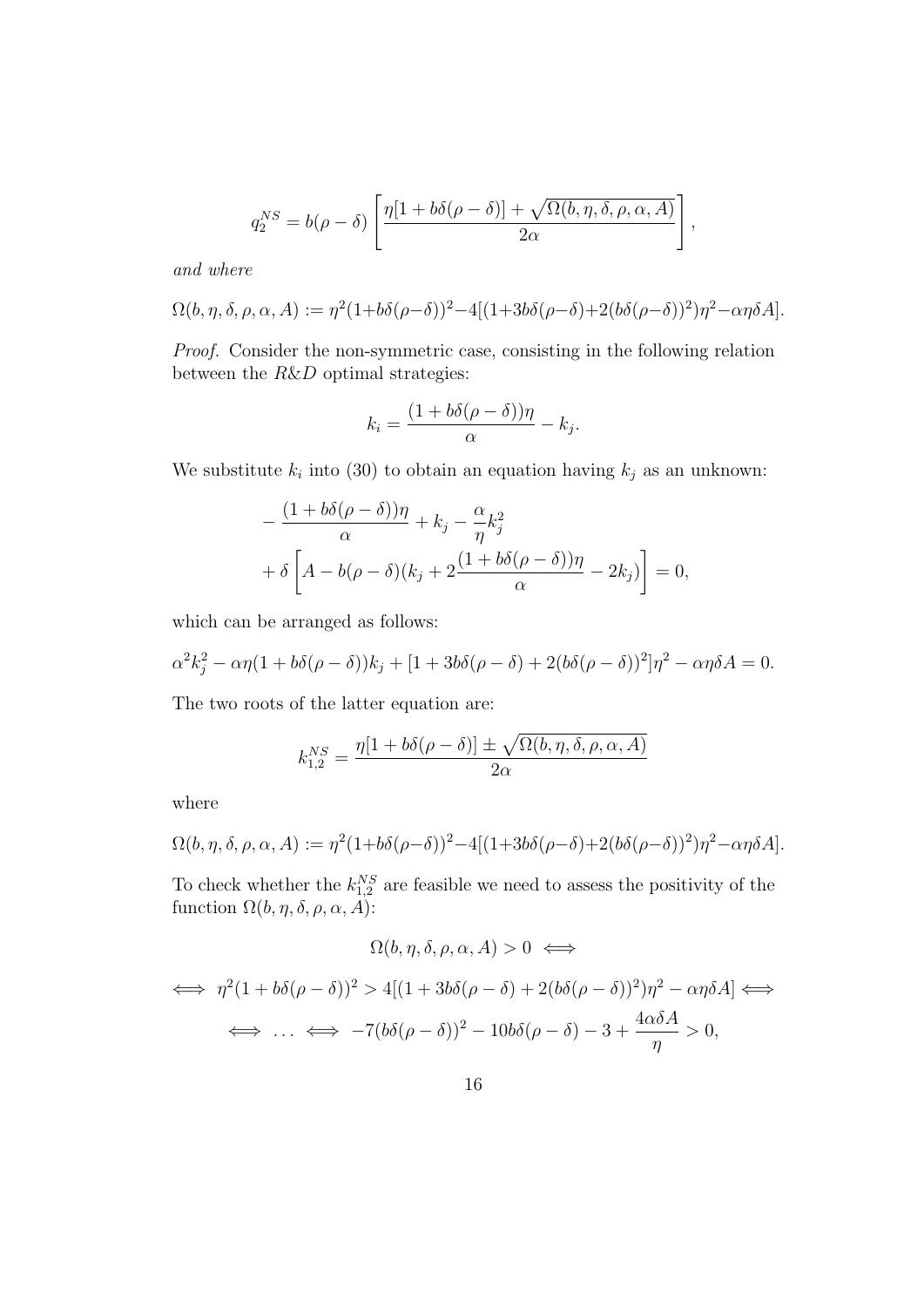implying that  $\alpha$  should exceed the level denoted by  $\widehat{\alpha}$ :

$$
\alpha > \widehat{\alpha} \equiv \frac{\eta}{4A\delta}[(3+7b\delta(\rho-\delta))(1+b\delta(\rho-\delta))]
$$

As in the asymmetric case, the feasibility of the steady state requires that  $0 < \beta_{1,2}^{NS} < 1$ . Since obviously  $\beta_1^{NS} > 0$  and  $\beta_1^{NS} > \beta_2^{NS}$ , we have to determine sufficient conditions such that the following system of inequalities holds:

$$
\begin{cases} \beta_1^{NS} < 1 \\ \beta_2^{NS} > 0 \end{cases} \Longleftrightarrow \begin{cases} \sqrt{\Omega(\cdot)} < \eta[1 - b\delta(\rho - \delta)] \\ \sqrt{\Omega(\cdot)} < \eta[1 + b\delta(\rho - \delta)] \end{cases}
$$

*,*

*.*

hence the sufficient conditions can be expressed by the following system:

$$
\begin{cases} b < \frac{1}{\delta(\rho - \delta)} \\ \sqrt{\Omega(\cdot)} < \eta[1 + b\delta(\rho - \delta)] \end{cases}
$$

Rearranging the latter inequality, we have that:

$$
2(b\delta(\rho - \delta))^2 + 3b\delta(\rho - \delta) + 1 - \frac{\delta \alpha A}{\eta} > 0 \iff
$$
  

$$
\iff \dots \iff \alpha < \bar{\alpha} \equiv \frac{\eta(1 + 3b\delta(\rho - \delta) + 2(b\delta(\rho - \delta))^2)}{A\delta}.
$$

If we compare the two levels, a direct computation yields that  $\hat{\alpha} < \bar{\alpha}$  irrespective of all the remaining parameters' values, therefore a sufficient condition for  $\alpha$  is  $\alpha \in (\hat{\alpha}, \bar{\alpha})$ . Combining this last constraint with the one for the feasi-<br>bility of  $q_1^{NS}$  and  $q_2^{NS}$ , i.e.  $\rho > \delta$ , we obtain the three assumptions for all the coordinates of *Q* except  $c_1^{NS}$  and  $c_2^{NS}$ , whose expressions follow from the relations (26) and (27). Since  $c_1^{NS} > c_2^{NS}$ , it suffices to prove that  $c_2^{NS} > 0$  under the same three assumptions. To begin with, we can rewrite it as follows:

$$
c_2^{NS} > 0 \iff 2\alpha A - 3b\eta(\rho - \delta)[1 + b\delta(\rho - \delta)] - b(\rho - \delta)\sqrt{\Omega(\cdot)} > 0.
$$

Then, employing the above inequality

$$
\sqrt{\Omega(\cdot)} < \eta[1 + b\delta(\rho - \delta)] \iff -b(\rho - \delta)\sqrt{\Omega(\cdot)} > -\eta b(\rho - \delta)[1 + b\delta(\rho - \delta)],
$$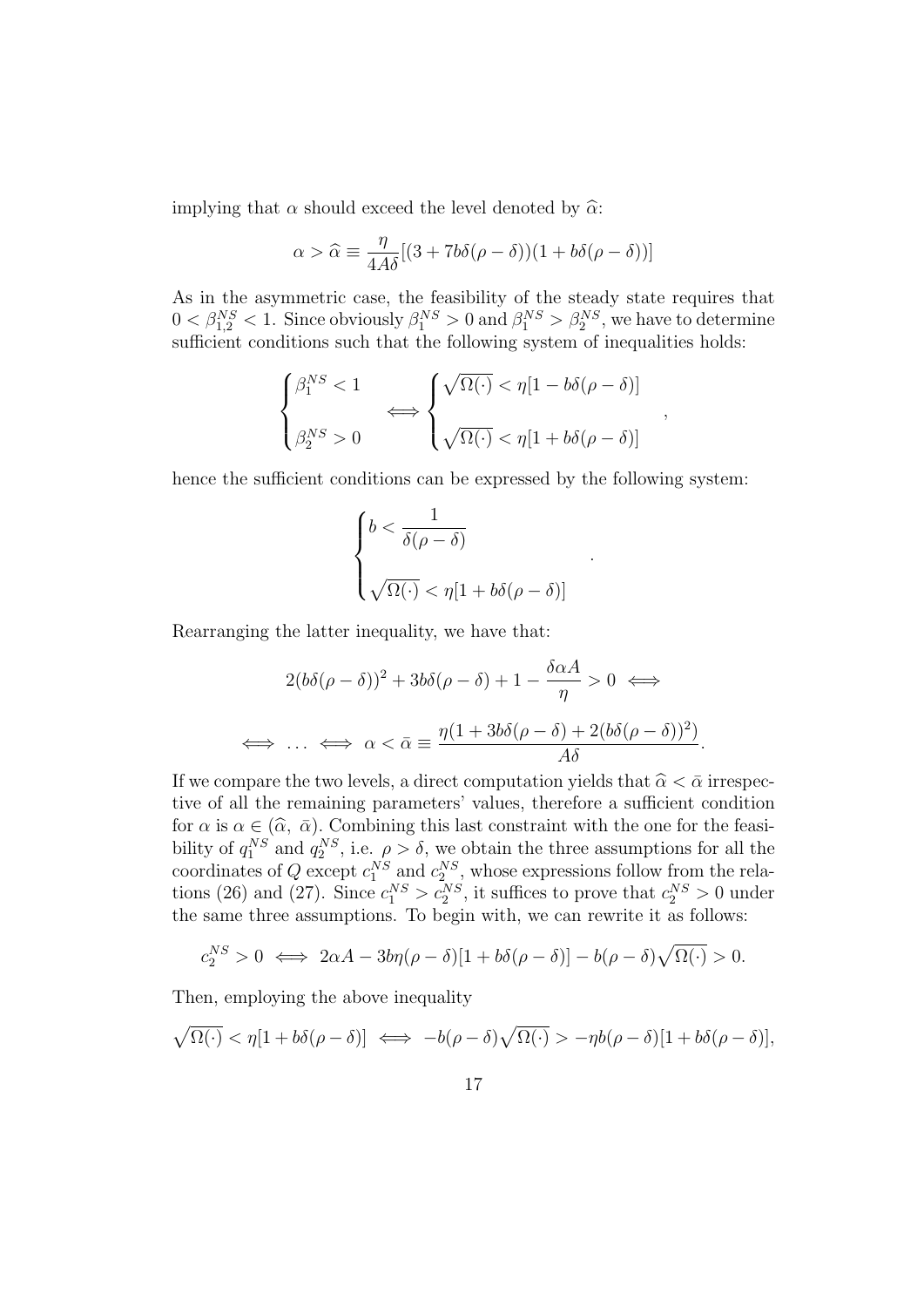the previous expression can be estimated:

$$
2\alpha A - 3b\eta(\rho - \delta)[1 + b\delta(\rho - \delta)] - b(\rho - \delta)\sqrt{\Omega(\cdot)} >
$$
  
> 2\alpha A - 3b\eta(\rho - \delta)[1 + b\delta(\rho - \delta)] - \eta b(\rho - \delta)[1 + b\delta(\rho - \delta)] =  
= 2\alpha A - 4b\eta(\rho - \delta) - 2b^2\delta\eta(\rho - \delta)^2 > 0

if and only if the following condition on  $\alpha$  holds:

$$
\alpha > \widetilde{\alpha} := \frac{b\eta(\rho - \delta)[2 + b\delta(\rho - \delta)]}{A}.
$$

Consequently, now it is sufficient to prove that  $\tilde{\alpha} < \hat{\alpha}$  in order that  $\alpha \in (\hat{\alpha}, \bar{\alpha})$ yields  $c_2^{NS} > 0$ . By using some algebra, we obtain that

$$
\widetilde{\alpha} < \widehat{\alpha} \iff \frac{b\eta(\rho - \delta)[2 + b\delta(\rho - \delta)]}{A} < \frac{\eta[3 + 7b\delta(\rho - \delta)][1 + b\delta(\rho - \delta)]}{4A\delta} \iff \iff \dots \iff 3 + 3b^2\delta^2(\rho - \delta)^2 + 2b\delta(\rho - \delta) > 0,
$$

and this completes the proof of the feasibility of  $c_1^{NS}$  and  $c_2^{NS}$  and finally of the asymmetric steady state *Q*.

 $\Box$ 

The profits of firm *i* at asymmetric equilibrium are:

$$
\Pi_i^{NS} = \left[A - q_i^{NS} - q_j^{NS} - c_i^{NS}\right] q_i^{NS} - \frac{b(k_i^{NS})^2}{2} - \frac{\epsilon(\beta_i^{NS})^2}{2}.
$$
 (34)

In order to check that  $\Pi_i^{NS} > 0$  for both firms, when the asymmetric equilibrium is feasible, we shall prove the following Proposition:

### **Proposition 5.** *If*

*1. Proposition 4 holds with the further hypothesis ρ >* 3*δ* 2 *;*

2. 
$$
b > \frac{1}{2(\rho - \delta)^2}
$$
;  
\n3.  $\epsilon < \frac{b(2b(\rho - \delta)^2 - 1)\eta^2}{\alpha^2} \left( \frac{\eta(1 + b\delta(\rho - \delta)) - \sqrt{\Omega(\cdot)}}{\eta(1 + b\delta(\rho - \delta)) + \sqrt{\Omega(\cdot)}} \right)^2$ ,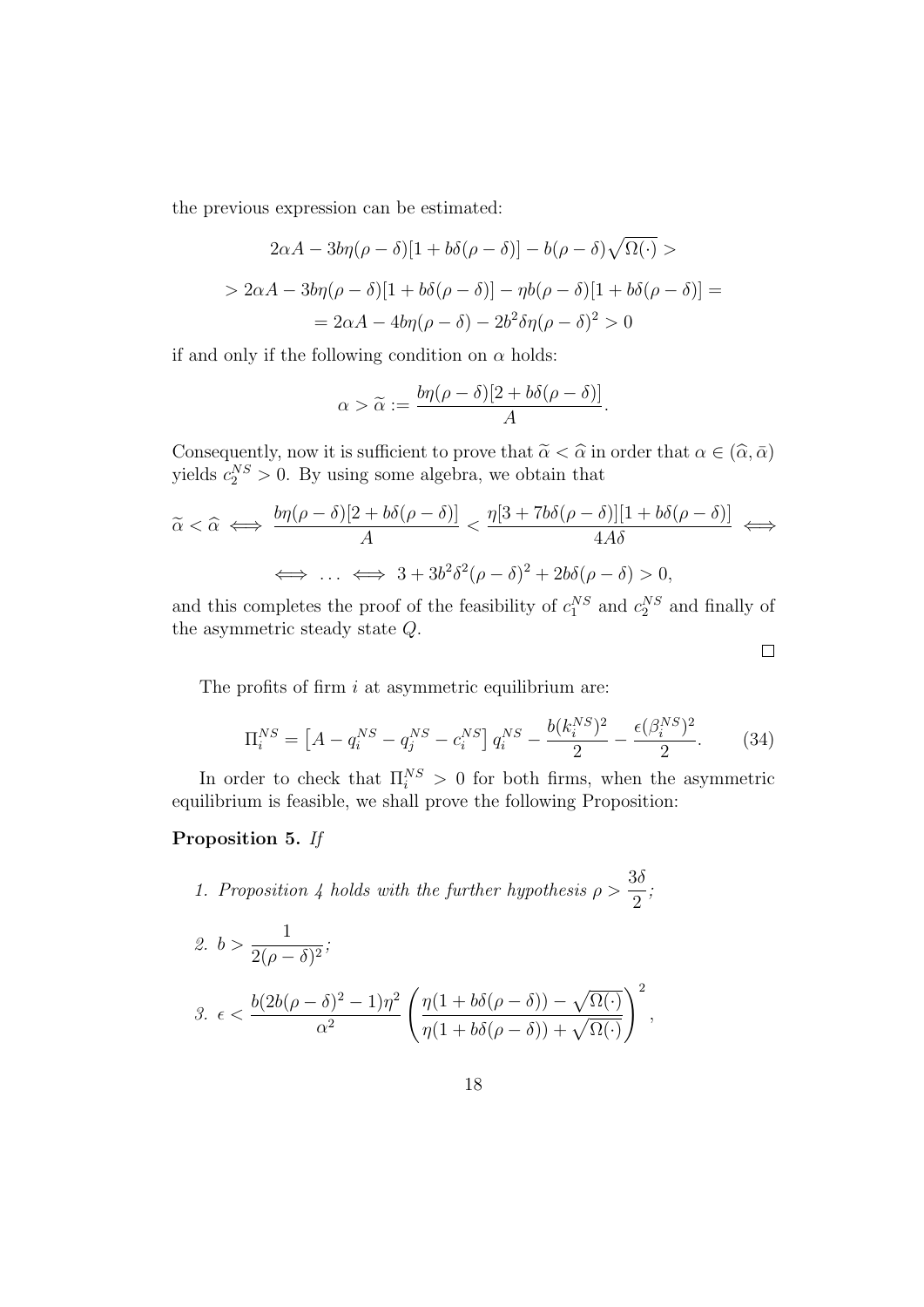#### *then both players'profits are positive at the steady state Q.*

*Proof.* Plugging the coordinates of *Q* into the expressions (34) and imposing positivity, we obtain two different inequalities which can be expressed by isolating parameter  $\epsilon$ , i.e.:

$$
\Pi_1^{NS} > 0 \iff \epsilon < \frac{b(2b(\rho - \delta)^2 - 1)\eta^2}{\alpha^2} \left( \frac{\eta(1 + b\delta(\rho - \delta)) - \sqrt{\Omega(\cdot)}}{\eta(1 + b\delta(\rho - \delta)) + \sqrt{\Omega(\cdot)}} \right)^2,
$$
\n
$$
\Pi_2^{NS} > 0 \iff \epsilon < \frac{b(2b(\rho - \delta)^2 - 1)\eta^2}{\alpha^2} \left( \frac{\eta(1 + b\delta(\rho - \delta)) + \sqrt{\Omega(\cdot)}}{\eta(1 + b\delta(\rho - \delta)) - \sqrt{\Omega(\cdot)}} \right)^2,
$$
\n
$$
(36)
$$

where  $\Omega(b, \eta, \delta, \rho, \alpha, A)$  is defined as in Proposition 4.

Since  $\epsilon > 0$ , a necessary condition for (35) and (36) to hold is given by:  $b > \frac{1}{2(1 - b)^2}$  $\frac{1}{2(\rho - \delta)^2}$ , which must be compliant with the assumption on *b* of Proposition 4. That can occur if we replace the assumption  $\rho > \delta$  with *ρ >* 3*δ* 2 .

Since the right hand side of (36) is larger than the right hand side of (35) irrespective of all parameters' values, the most restrictive inequality is (35). Hence, combining all the previous parametric assumptions, the positivity of both profits is verified.  $\Box$ 

Also in this case, we may carry out some numerical simulations for illustrative purposes. Choosing the parameter values  $\delta = 0.05$ ,  $\rho = 0.5$ ,  $\epsilon = 1.2$ ,  $A = 1, b = 2.5, \eta = 0.0005, \alpha = 0.011$ , we can list the equilibrium levels of states, controls and profits in the next table and proceed to a comparison between the players' performances:

|          | $\alpha$ <sup>N</sup> $\beta$ | $\sqrt{2}$ NS            | ե™Տ                                      | $\alpha$ NS | $\Pi NS$          |
|----------|-------------------------------|--------------------------|------------------------------------------|-------------|-------------------|
| 1st firm | 0.942068                      |                          | $0.979609$   $0.00348368$   $0.00391914$ |             | 0.575781          |
| 2nd firm |                               | $0.895894 \pm 0.0766409$ | 0.0445277                                | 0.0500936   | $\mid 0.00355528$ |

Figure 2 illustrates the behaviour of the two firms' profits as functions of *α*. A general appraisal of the comparative performance of firms is that firm 1 attains higher profits by virtue of the following mechanism: a lower R&D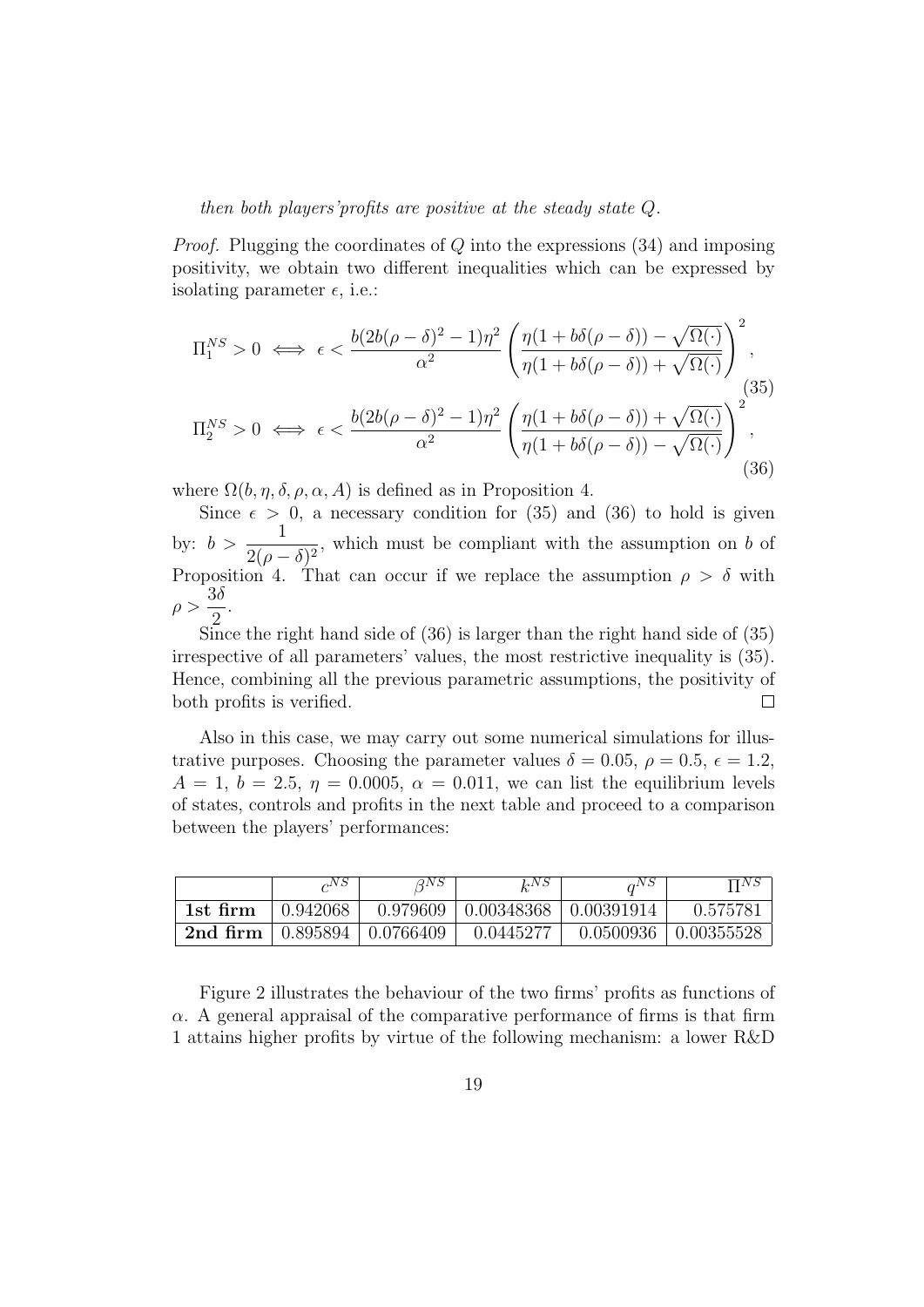effort yields a higher production cost, which in turn brings about an output restriction; hence, firm 1 essentially aims at reducing its own investment costs while free-riding over the rival's R&D activity. Overall, the cost-saving effect of shrinking the R&D investment more than offset the negative consequences of operating at a higher marginal cost and selling a lower quantity (which always amounts to bad news under Cournot competition, all else equal).  $\Pi(\alpha)$ 



Figure 2: The upper graph represents  $\Pi_1^*(\alpha)$  and the lower one represents  $\Pi_{2}^{*}(α)$  as  $α ∈ (0.009, 0.011)$ . In this range of parameters, the difference between profits (and the prevalence of  $\Pi_1^*$  is particularly evident.

As we stated in Section 3, the linear dependence of  $\dot{q}_1(t)$  and of  $\dot{q}_2(t)$  on the remaining kinematic equations does not provide us with additional information on dynamics. Therefore, we are going to neglect them and construct the Jacobian matrix in the 6-equation case, evaluated at *Q*:

$$
\mathcal{J}(Q) = \begin{pmatrix}\n\frac{\partial \dot{c}_1}{\partial c_1} & \frac{\partial \dot{c}_1}{\partial c_2} & \frac{\partial \dot{c}_1}{\partial \beta_1} & \frac{\partial \dot{c}_1}{\partial \beta_2} & \frac{\partial \dot{c}_1}{\partial k_1} & \frac{\partial \dot{c}_1}{\partial k_2} \\
\frac{\partial \dot{c}_2}{\partial c_1} & \frac{\partial \dot{c}_2}{\partial c_2} & \frac{\partial \dot{c}_2}{\partial \beta_1} & \frac{\partial \dot{c}_2}{\partial \beta_2} & \frac{\partial \dot{c}_2}{\partial k_1} & \frac{\partial \dot{c}_2}{\partial k_2} \\
\frac{\partial \dot{\beta}_1}{\partial c_1} & \frac{\partial \dot{\beta}_1}{\partial c_2} & \frac{\partial \dot{\beta}_1}{\partial \beta_1} & \frac{\partial \dot{\beta}_1}{\partial \beta_2} & \frac{\partial \dot{\beta}_1}{\partial k_1} & \frac{\partial \dot{\beta}_1}{\partial k_2} \\
\frac{\partial \dot{\beta}_2}{\partial c_1} & \frac{\partial \dot{\beta}_2}{\partial c_2} & \frac{\partial \dot{\beta}_2}{\partial \beta_1} & \frac{\partial \dot{\beta}_2}{\partial \beta_2} & \frac{\partial \dot{\beta}_2}{\partial k_1} & \frac{\partial \dot{\beta}_2}{\partial k_2} \\
\frac{\partial \dot{k}_1}{\partial c_1} & \frac{\partial \dot{k}_1}{\partial c_2} & \frac{\partial \dot{k}_1}{\partial \beta_1} & \frac{\partial \dot{k}_1}{\partial \beta_2} & \frac{\partial \dot{k}_1}{\partial k_1} & \frac{\partial \dot{k}_1}{\partial k_2} \\
\frac{\partial \dot{k}_2}{\partial c_1} & \frac{\partial \dot{k}_2}{\partial c_2} & \frac{\partial \dot{k}_2}{\partial \beta_1} & \frac{\partial \dot{k}_2}{\partial \beta_2} & \frac{\partial \dot{k}_2}{\partial k_1} & \frac{\partial \dot{k}_2}{\partial k_2}\n\end{pmatrix}
$$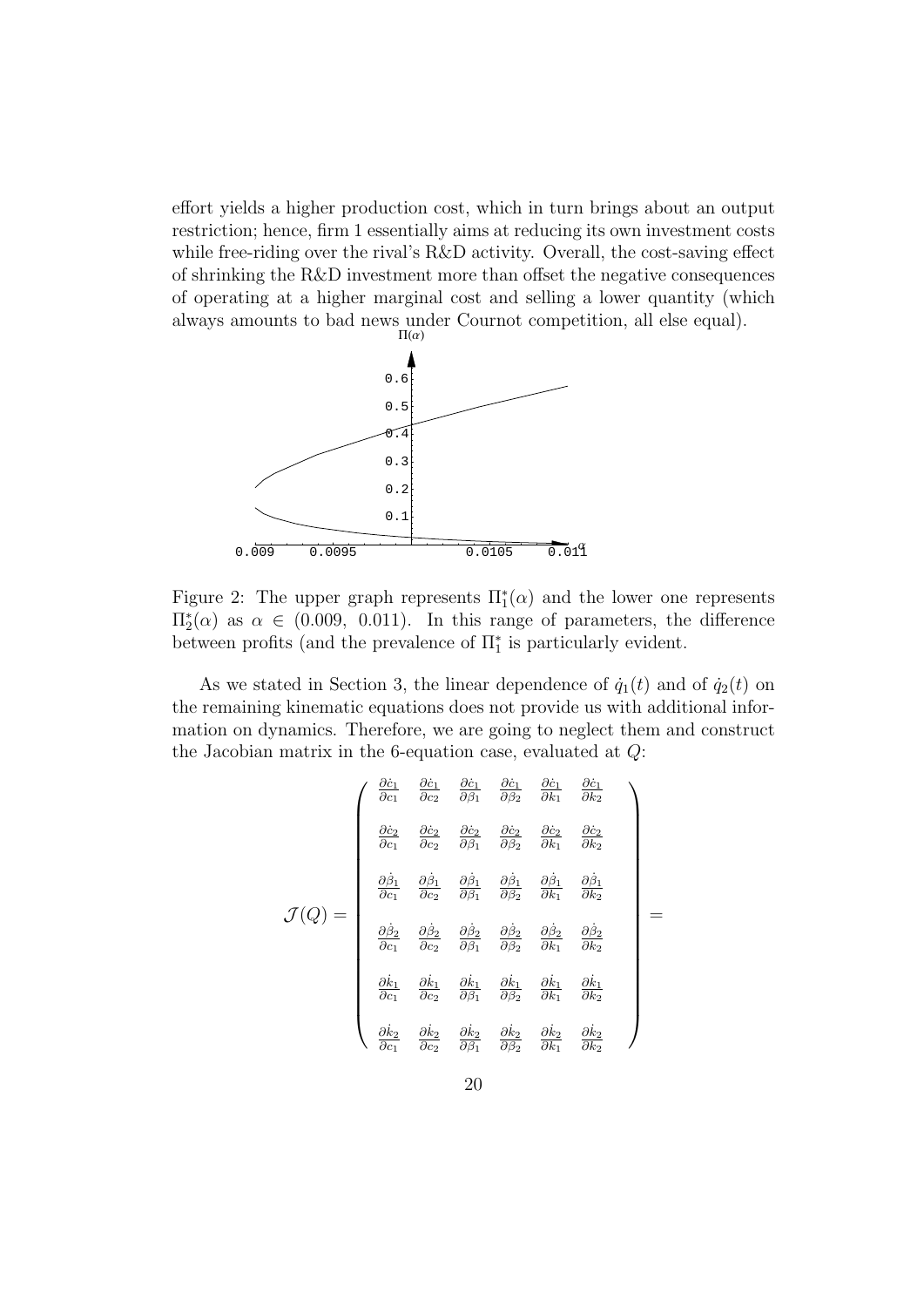$$
= \begin{pmatrix} \delta & 0 & -k_2^{NS} & 0 & -1 & -\beta_1^{NS} \\ 0 & \delta & 0 & -k_1^{NS} & -\beta_2^{NS} & -1 \\ 0 & 0 & -\eta & 0 & 0 & \alpha \\ 0 & 0 & 0 & -\eta & \alpha & 0 \\ 0 & 0 & 0 & 0 & (\rho - \delta) & 0 \\ 0 & 0 & 0 & 0 & 0 & (\rho - \delta) \end{pmatrix}
$$

 $\mathcal{J}(Q)$  is an upper triangular matrix. Thus, its entries on the main diagonal coincide with its eigenvalues:  $\delta$ ,  $-\eta$ ,  $\rho - \delta$ , all of them being double roots of the associated characteristic polynomial. The negative eigenvalue *−η* ensures that *Q* is a saddle point too, hence there exist optimal trajectories heading towards *Q*.

## **4 Concluding remarks**

We have described the dynamic properties of a Cournot duopoly treated as a differential game with cost-reducing R&D. The main goal was to investigate the nature of Open Innovation and make an analogy to extant economical and managerial issues. To do so, we have nested the endogeneity of knowledge spillovers into the setup dating back to Cellini and Lambertini (2005, 2009). By doing so, we have achieved multiple equilibria, with both symmetric and asymmetric steady states. In particular, the asymmetric solution is quite interesting as it is generated by a setup which, a priori, is fully symmetric. Numerical simulations show that the firm with a higher private R&D investment level has a considerably smaller level of OI absorption effort, and *vice versa*. Moreover, profits increase as OI absorption increases, even in presence of a lower level of production.

In view of the growing relevance of OI, research on this issue will plausibly intensify in the near future. Possible developments include investigating (i) the possibility of selling R&D spillovers in the market, taking into account the issue of property rights; and (ii) the feedback equilibrium structure.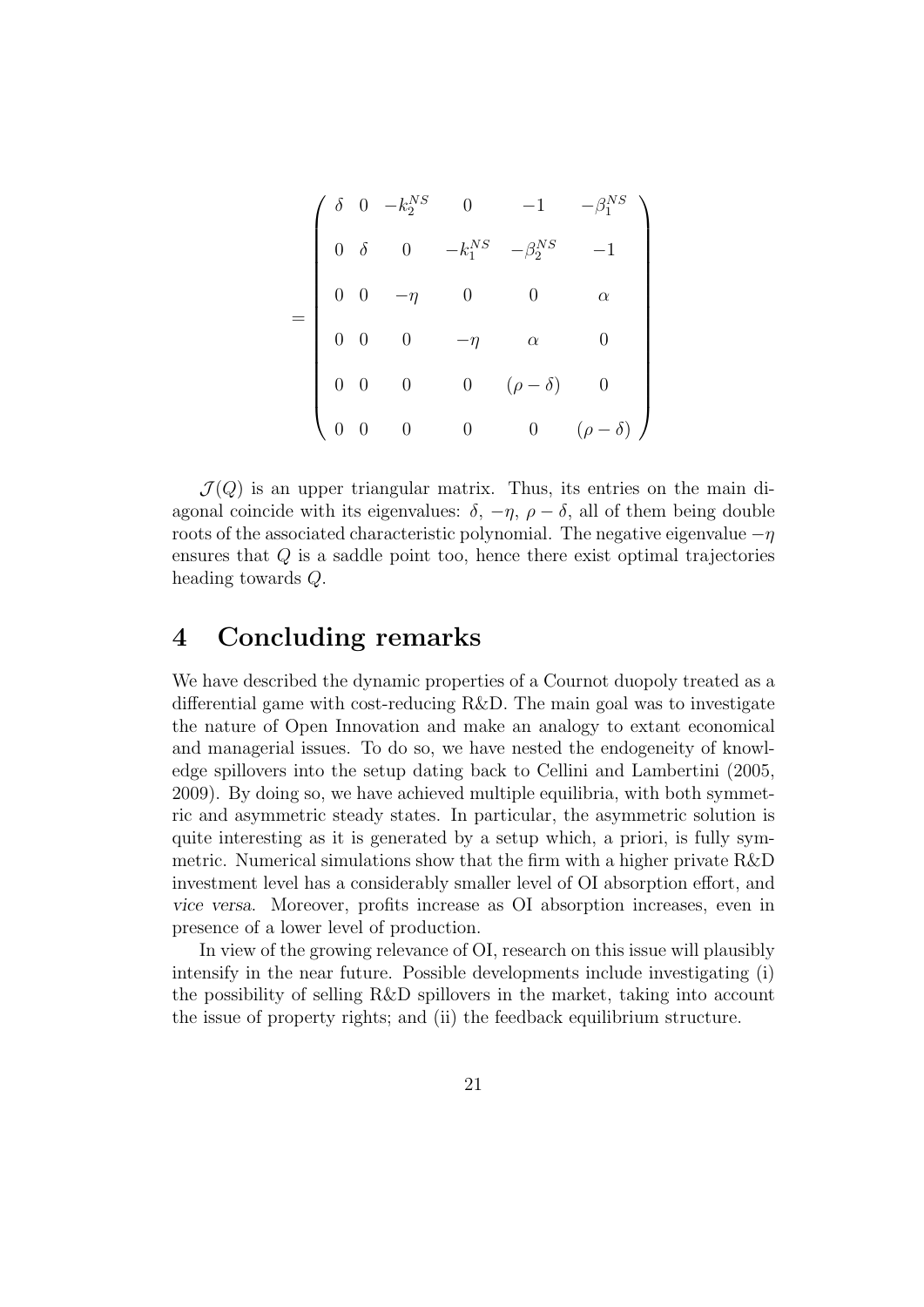## **References**

- [1] Arrow, K. J., *Economic Welfare and the Allocation of Resources for Invention, The Rate and Direction of Industrial Activity*, Edited by R. Nelson, Princeton University Press, Princeton, New Jersey, 1962.
- [2] Bogers, M., *The Open Innovation Paradox: Knowledge Sharing and Protection in R&D Collaborations*, European Journal of Innovation Management, Vol. 14, No. 1, pp. 93-117, 2011.
- [3] Cellini, R., Lambertini, L., *A Dynamic Model of Differentiated Oligopoly with Capital Accumulation*, Journal of Economic Theory 83, pp. 145-155, 1998.
- [4] Cellini, R., and Lambertini, L., *A Differential Game Approach to Investment in Product Differentiation*, Journal of Economics Dynamics and Control, Vol. 27, pp. 51-62, 2002.
- [5] Cellini, R. and L. Lambertini (2005), "R&D Incentives and Market Structure: A Dynamic Analysis", Journal of Optimization Theory and Applications, 126, pp. 85-96.
- [6] Cellini, R., and Lambertini, L., *Dynamic R&D with Spillovers: Competition vs Cooperation*, Journal of Economics Dynamics and Control,Vol.33, pp. 568-582, 2009.
- [7] Chesbrough H. *Open Innovation: The new imperative for creating and profiting from technology*, Harvard Business Press, 2003.
- [8] Chesbrough H., Vanhaverbeke, Wim, West, Joel. *Open Innovation: Researching a New Paradigm*, Oxford University Press, 2006.
- [9] Eisenhardt, K.M., Martin, J *Dynamic Capabilities: What Are They?*, Strategic Management Journal 21, pp. 1105-1121, 2000.
- [10] Enkel, E., Gassmann, O. and Chesbrough, H.W., *Open R&D and open innovation: Exploring the phenomenon*, R&D Management, Vol. 39, No. 4, pp. 311-16, 2009.
- [11] Helfat, C.E., Finkelstein, S., Mitchell, W., Peteraf, M.A., Singh, H., Teece, D.J. and Winter, S.G., *Dynamic Capabilities: Understanding*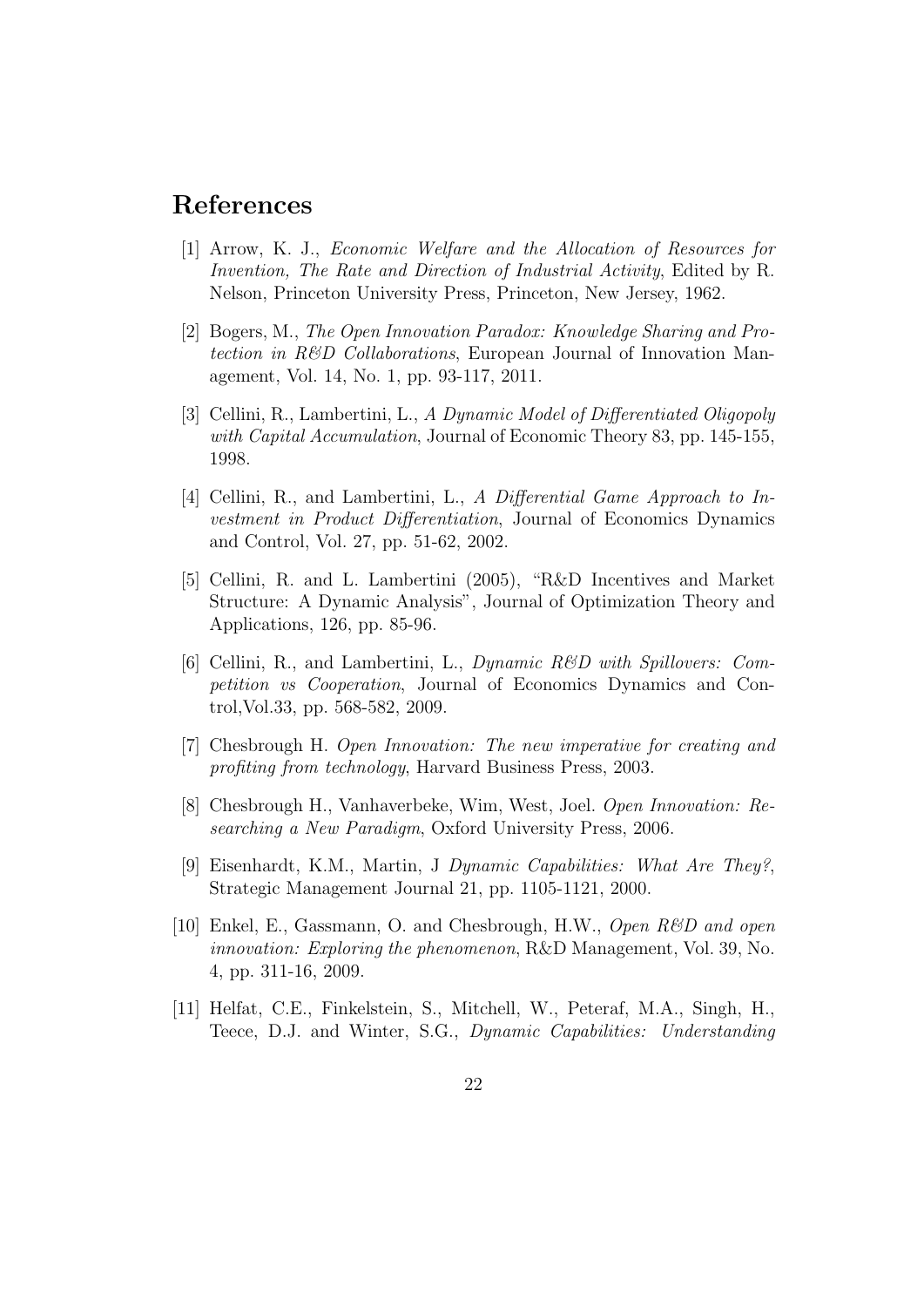*Strategic Change in Organizations*, Blackwell Publishing, Malden, MA, 2007.

- [12] Herstad A. J., Bloch C., Ebersberger B., van de Velde E., *Open Innovation and Globalisation: Theory, Evidence and Implications*, 2008.
- [13] Jaffe, A.B. *Technological Opportunity and Spillovers of R&D: Evidence from Firms Patents, Profits and Market Value*, American Economic Review, 76, pp. 984-1001, 1986.
- [14] Mortara L., Napp J. J., Slacik I., Minshall T., *How to Implement Open Innovation*, Cambridge University Press, 2009.
- [15] Mortara, L., *Getting help with open innovation*, Institute for Manufacturing, University of Cambridge, 2010.
- [16] Romer, P.M. *Endogenous Technological Change*, Journal of Political Economy, 98, S71-S102, 1990.
- [17] Scotchmer, S. *Openness, Open Source, and the Veil of Ignorance*, American Economic Review, 100 (P&P), pp. 165-171, 2010.
- [18] Vanhaverbeke, W., Van de Vrande, V. and Cloodt, M., *Connecting Absorptive Capacity and Open Innovation*, available at SSRN: *http://ssrn.com/abstract=1091265*, 2008.